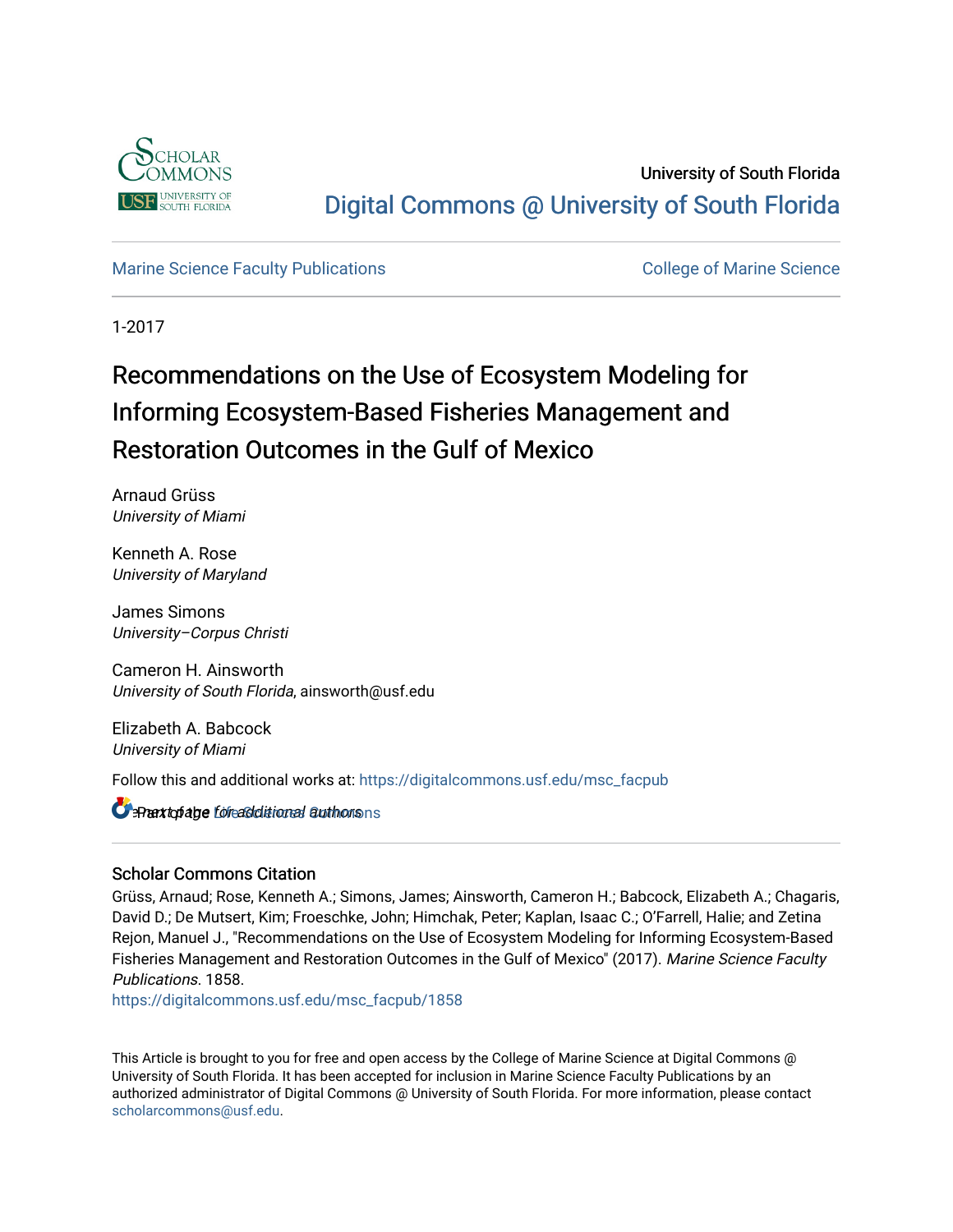## Authors

Arnaud Grüss, Kenneth A. Rose, James Simons, Cameron H. Ainsworth, Elizabeth A. Babcock, David D. Chagaris, Kim De Mutsert, John Froeschke, Peter Himchak, Isaac C. Kaplan, Halie O'Farrell, and Manuel J. Zetina Rejon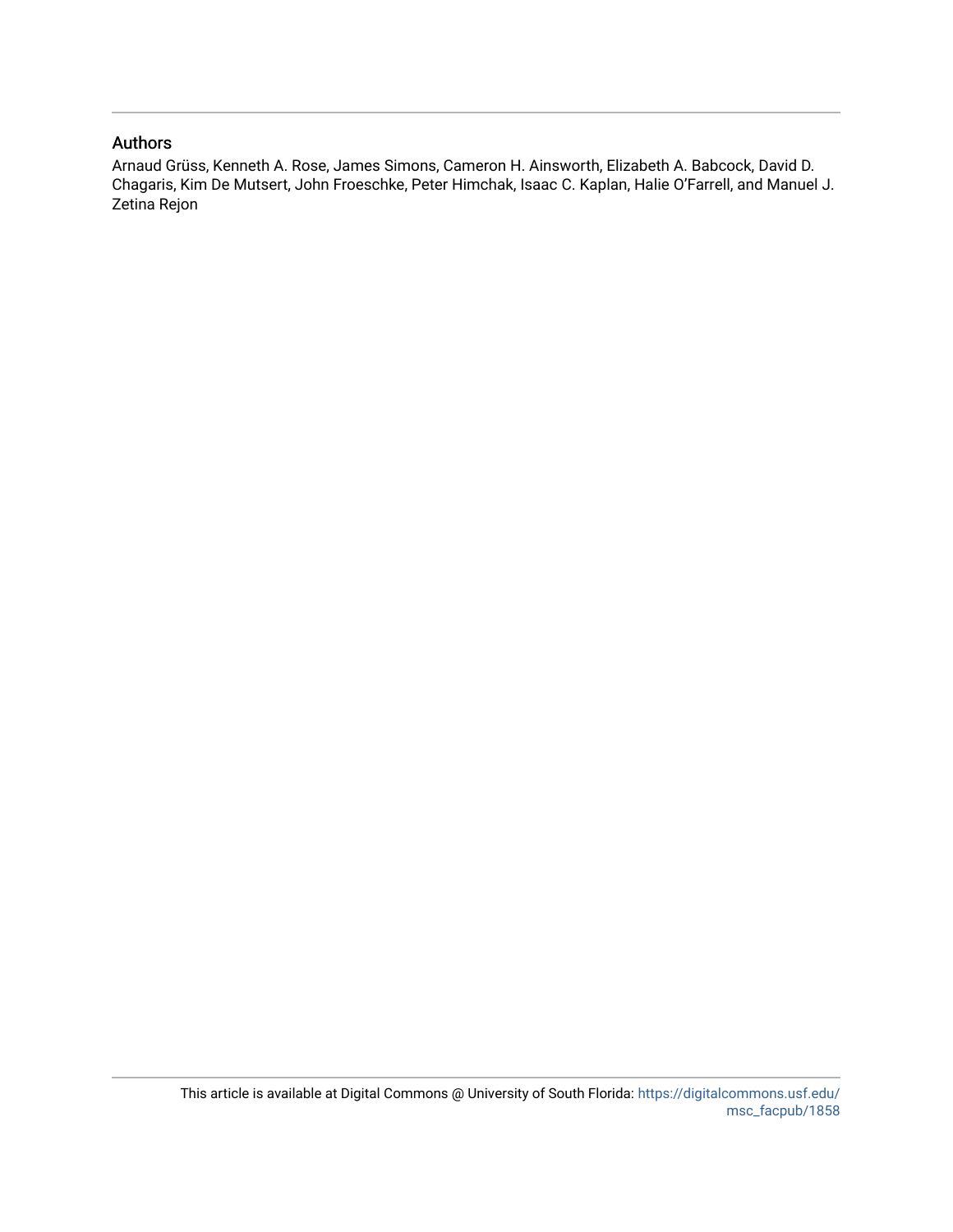#### ARTICLE



## Recommendations on the Use of Ecosystem Modeling for Informing Ecosystem-Based Fisheries Management and Restoration Outcomes in the Gulf of Mexico

## Arnaud Grüss[\\*](#page-2-0)

Department of Marine Biology and Ecology, Rosenstiel School of Marine and Atmospheric Science, University of Miami, 4600 Rickenbacker Causeway, Miami, Florida 33149, USA

## Kenneth A. Rose

Horn Point Laboratory, University of Maryland Center for Environmental Science, Post Office Box 775, Cambridge, Maryland 21613, USA

## James Simons

Center for Coastal Studies, Natural Resources Center, Texas A&M University–Corpus Christi, 6300 Ocean Drive, Corpus Christi, Texas 78412, USA

## Cameron H. Ainsworth

College of Marine Science, University of South Florida, 140 7th Avenue South, St. Petersburg, Florida 33701, USA

## Elizabeth A. Babcock

Department of Marine Biology and Ecology, Rosenstiel School of Marine and Atmospheric Science, University of Miami, 4600 Rickenbacker Causeway, Miami, Florida 33149, USA

## David D. Chagaris

Nature Coast Biological Station, University of Florida, Post Office Box 878, Cedar Key, Florida 32625, USA

## Kim De Mutsert

Department of Environmental Science and Policy, George Mason University, 4400 University Drive, Fairfax, Virginia 22030, USA

## John Froeschke

Gulf of Mexico Fishery Management Council, 2203 North Lois Avenue, Suite 1100, Tampa, Florida 33607, USA

## Peter Himchak

Omega Protein, Post Office Box 85, 52 My Way, Tuckerton, New Jersey 08087, USA

Subject editor: Donald Noakes, Vancouver Island University, Nanaimo

© Arnaud Grüss, Kenneth A. Rose, James Simons, Cameron H. Ainsworth, Elizabeth A. Babcock, David D. Chagaris, Kim De Mutsert, John Froeschke, Peter Himchak, Isaac C. Kaplan, Halie O'Farrell, Manuel J. Zetina Rejon

This is an Open Access article distributed under the terms of the Creative Commons Attribution License [\(http://creativecommons.org/](http://creativecommons.org/licenses/by/4.0/) [licenses/by/4.0/](http://creativecommons.org/licenses/by/4.0/)), which permits unrestricted use, distribution, and reproduction in any medium, provided the original work is properly cited. The moral rights of the named author(s) have been asserted.

<span id="page-2-0"></span>\*Corresponding author: agruss@rsmas.miami.edu

Received December 7, 2016; accepted May 5, 2017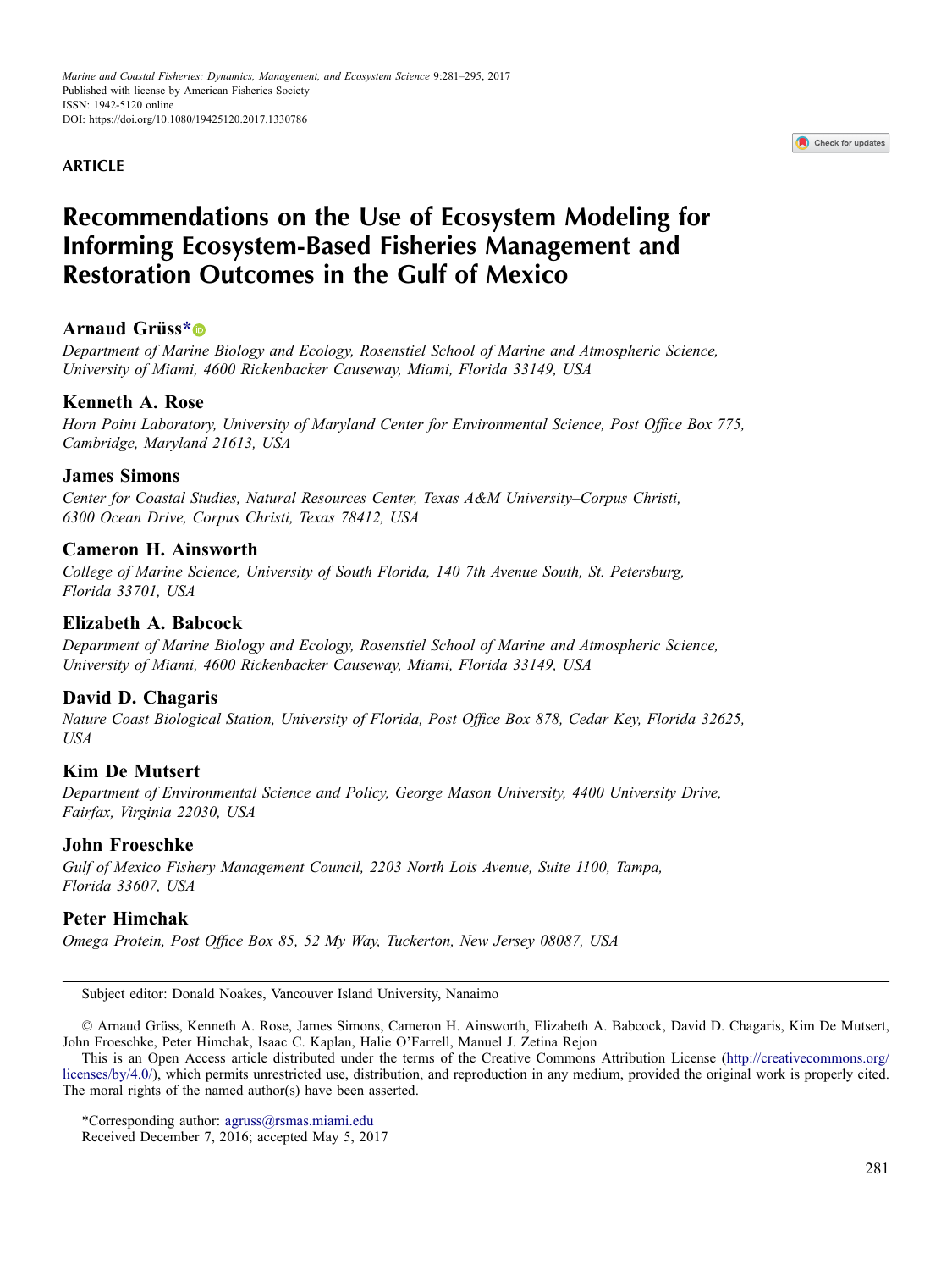## Isaac C. Kaplan

National Oceanic and Atmospheric Administration, National Marine Fisheries Service, Northwest Fisheries Science Center, Conservation Biology Division, 2725 Montlake Boulevard East, Seattle, Washington 98112, USA

## Halie O'Farrell

Department of Marine Biology and Ecology, Rosenstiel School of Marine and Atmospheric Science, University of Miami, 4600 Rickenbacker Causeway, Miami, Florida 33149, USA

## Manuel J. Zetina Rejon

Instituto Politécnico Nacional–Centro Interdisciplinario de Ciencias Marinas, Av. Instituto Politécnico Nacional s/n Col. Playa Palo de Santa Rita, La Paz, Baja California Sur 23096, Mexico

#### **Abstract**

Ecosystem-based fisheries management (EBFM) and ecosystem restoration are gaining momentum worldwide, including in U.S. waters of the Gulf of Mexico (GOM). Ecosystem models are valuable tools for informing EBFM and restoration activities. In this paper, we provide guidance and a roadmap for ecosystem modeling in the GOM region, with an emphasis on model development and use of model products to inform EBFM and the increasing investments in restoration. We propose eight "best practices" for ecosystem modeling efforts, including (1) identification of priority management questions, (2) scenarios as simulation experiments, (3) calibration and validation needs, (4) sensitivity and uncertainty analyses, (5) ensuring transparency, (6) improving communication between ecosystem modelers and the various stakeholders, (7) documentation of modeling efforts, and (8) maintaining the ecosystem models and codes. Fisheries management in the USA adheres to a prescriptive set of calculations. Therefore, the use of ecosystem modeling in EBFM for the GOM will likely be incremental, starting with the incorporation of environmental variables into single-species assessments, the provision of background (stage-setting) information on environmental and food web effects (e.g., the impacts of lionfish Pterois spp. invasion), and strategic advice through management strategy evaluation. Management questions related to restoration in the GOM (e.g., the impacts of freshwater and sediment diversions as part of coastal restoration, habitat preservation, and rehabilitation; and measures to mitigate nutrient loading and hypoxia) have more flexibility in how they are addressed and thus are primed for immediate use of ecosystem modeling. The questions related to restoration are appropriate for ecosystem modeling, and data collection at the restoration project level can provide critical information for modeling to then scale up to regional responses. Ecosystem modeling efforts need to be initiated and advanced now in order for the tools to be ready in the near future. Addressing resource management issues and questions will benefit greatly from the proper use of ecosystem modeling.

Ecosystem-based fisheries management (EBFM) and ecosystem restoration are increasingly being used worldwide, including in U.S. waters of the Gulf of Mexico (GOM; Bullock et al. [2011;](#page-13-0) Suding [2011](#page-16-0); Karnauskas et al. [2013](#page-14-0); Keith et al. [2013\)](#page-14-1). Ecosystem-based fisheries management takes into account the impacts of biotic and abiotic factors on species dynamics and also considers socioeconomic factors in order to formulate fisheries management strategies and actions (Patrick and Link [2015](#page-15-0)). Ecosystem restoration is the process of assisting the recovery of damaged, degraded, or destroyed ecosystems (Abelson et al. [2016\)](#page-13-1). Ecosystem simulation models—along with other tools, such as spatially explicit population dynamics models, ecosystem indicators, and environmental risk assessments—are valuable assets for influencing and strengthening EBFM and restoration activities (Fogarty [2013;](#page-14-2) Rose et al. [2015;](#page-16-1) Lehuta et al. [2016](#page-15-1)).

The GOM provides an excellent testbed for EFBM and for a discussion of the availability and adaptability of various ecosystem modeling tools. The GOM provides a diverse set of ecosystem services, including commercial and recreational fisheries, energy (oil and gas) exploration and extraction activities, shipping and transportation, storm protection, essential habitat for many organisms (including special-status species), a cultural basis for coastal communities, and tourism opportunities (NAS [2013\)](#page-15-2). The GOM is also subjected to disturbances and stressors, such as loss of wetland habitat, sea level rise, invasive species, mixed-species and bycatch conflicts, watershed-driven eutrophication and resulting hypoxia, unexpected food web responses, and accidental releases of oil and other contaminants (e.g., the Deepwater Horizon oil spill; Diamond [2004;](#page-13-2) Karnauskas et al. [2013](#page-14-0)).

The combination of diverse ecosystem services, multiple stressors, and ramping up of state and federal restoration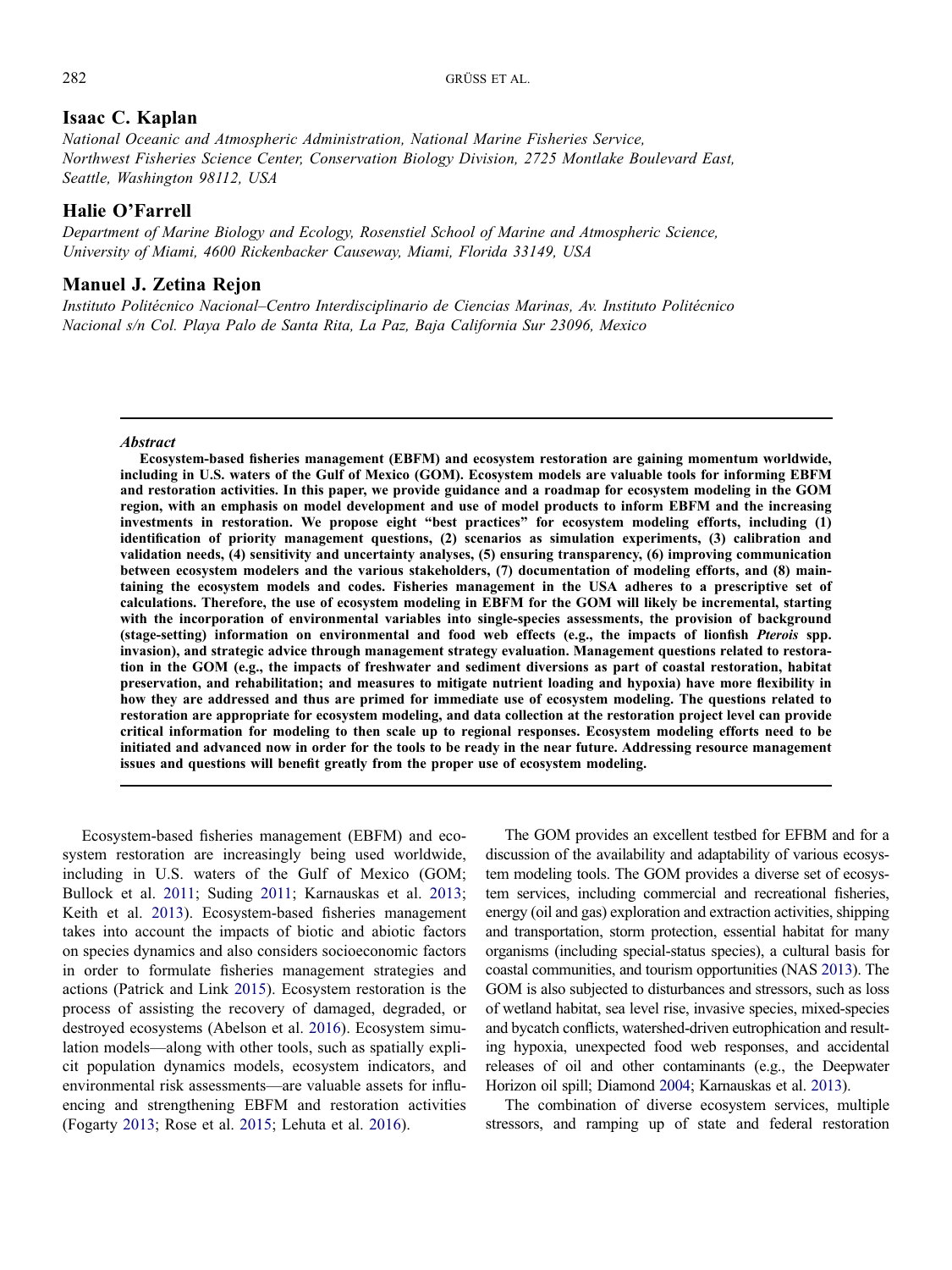activities creates a situation where fisheries management can benefit from explicitly accounting for these services and factors, which are typically only indirectly or qualitatively dealt with in single-species management. While the specifics may vary, there are many large-scale ecosystems with services and stressors that overlap those seen in the GOM. Despite this situation, which suggests that EBFM would be beneficial, only limited attempts in the GOM and most applications of EBFM worldwide have been for strategic rather than tactical management advice (Heymans et al. [2016](#page-14-3); Skern-Mauritzen et al. [2016](#page-16-2)). The National Oceanic and Atmospheric Administration (NOAA) recently issued a "road map" for widespread implementation of EBFM in U.S. waters (Link [2016\)](#page-15-3), and a path forward that uses the existing management structure to encourage EBFM for both strategic and tactical advice has been proposed (Essington et al. [2016](#page-13-3); Marshall et al., [in press](#page-15-4)).

There are a few specific examples of EBFM-like activities and more examples of ecosystem restoration and enhancement activities already underway in the GOM. The EBFM-related actions in the GOM include turtle excluder devices in the shrimp trawl fishery (Raborn et al. [2012](#page-16-3)), mitigation of the lionfish Pterois spp. invasion with a culling program (McCreedy et al. [2012](#page-15-5)), and use of the output of ecosystem models to specify the impacts of red tides (harmful algal blooms) on natural mortality in single-species stock assessments of the Gag Mycteroperca microlepis and Red Grouper Epinephelus morio (SEDAR [2014](#page-16-4), [2015](#page-16-5)). As part of the response to the Deepwater Horizon oil spill, multiple largescale restoration activities related to seagrass, marsh, wetland, and oyster reef habitats are underway in the GOM and are expected to grow over the next decades (CPRA [2012](#page-13-4); NAS [2016](#page-15-6)). Ecosystem restoration and enhancement in the GOM cover a wide range of other measures, including the creation of artificial reefs for providing additional habitat for marine species (GCRRTF [2011](#page-14-4)) and freshwater and sediment diversions of river waters to restore natural hydrologic flows and provision land-building for wetlands (CPRA [2012\)](#page-13-4).

There are also many examples of ecosystem models. Usually, these models include multiple species whose dynamics are linked together through food web interactions, and the models explicitly or implicitly account for environmental effects; however, they differ greatly in their biological details (processes included and how they are represented), treatment of spatial variation, and solution time steps and projection length (Plagányi [2007](#page-15-7); Espinoza-Tenorio et al. [2012\)](#page-13-5). Some ecosystem models are tailored versions of the same modeling platform (e.g., Ecopath with Ecosim [EwE]; Pauly et al. [2000](#page-15-8); Christensen and Walters [2004](#page-13-6)), while others were uniquely developed for their specific application (e.g., the dynamic model ALFISH for the Florida Everglades; Gaff et al. [2000\)](#page-14-5). Because many of these models include environmental and biological components, they can with appropriate modifications—be adapted to many specific EBFM and restoration issues. The simplest types of ecosystem model are conceptual (Swannack et al. [2012;](#page-16-6) Kelble et al. [2013\)](#page-15-9) and qualitative models (e.g., loop analysis; Dambacher et al. [2003;](#page-13-7) Marzloff et al. [2011](#page-15-10)), which illustrate qualitative understanding of the linkages between abiotic environmental stressors, ecosystem components, human activities, and management actions. Single-species stock assessment models that explicitly integrate ecosystem considerations (often the effects of other species), also called "extensions of single-species assessment models" (ESAMs), represent the simplest form of quantitative ecosystem models (Hollowed et al. [2000\)](#page-14-6). At the other end of complexity are the highly complex ecosystem models, such as applications of the EwE modeling platform and implementations of the three-dimensional, biogeochemical-based and food web Atlantis modeling framework (Fulton et al. [2007,](#page-14-7) [2011](#page-14-8)). Implementations of EwE and Atlantis often represent a very large number of species or functional groups in an attempt to capture the full dynamics of the upper-trophic-level food web. Both modeling frameworks have the capability to simulate changes in both the benthic (e.g., the percentage of marsh) and aquatic (e.g., sea surface temperature and salinity) habitat of marine organisms (Fulton et al. [2007](#page-14-7); De Mutsert et al. [2015](#page-13-8), [2016b;](#page-13-9) Lewis et al. [2016\)](#page-15-11).

In this paper, we provide some recommendations to advance the use of ecosystem modeling for informing EBFM and restoration activities, with a specific focus on the GOM. Coastal Louisiana has been the focus of an ongoing large-scale restoration effort (CPRA [2012](#page-13-4)), and with the funding resulting from the Deepwater Horizon oil spill, restoration activities will accelerate GOM-wide (GCERTF [2011](#page-14-4); NRC [2014](#page-15-12); NOAA [2015](#page-15-13)). Our recommendations result from a workshop entitled "Aligning Ecosystem Modeling Efforts with Ecosystem-Based Fisheries Management and Restoration Needs in the Gulf of Mexico," which took place in Tampa, Florida, during August 2016. The workshop included ecosystem modelers, scientists from federal and state resource management agencies, fishing industry representatives, and representatives from nongovernmental organizations. Its purpose was to assess the state of ecosystem modeling in the GOM region and identify opportunities and obstacles for using ecosystem models to help advance EBFM and inform ecosystem restoration. We summarize the resulting recommendations, address the obstacles, and briefly describe pressing questions that would benefit from ecosystem modeling in the GOM. Our recommendations and opportunities likely also apply to many other marine and coastal systems.

Our goal is to provide recommendations and suggestions to ensure effective use of ecosystem models for EBFM and for evaluating restoration in the GOM. The structure, mechanics, and operation of available ecosystem models have been previously reviewed (Plagányi [2007;](#page-15-7) FAO [2008;](#page-13-10) Fulton [2010](#page-14-9); Espinoza-Tenorio et al. [2012\)](#page-13-5). Here, we first offer several suggestions for the immediate path forward to encourage ecosystem modeling for EBFM and restoration evaluation in the GOM. We then provide eight suggested "best practices" for using ecosystem models that apply to the GOM and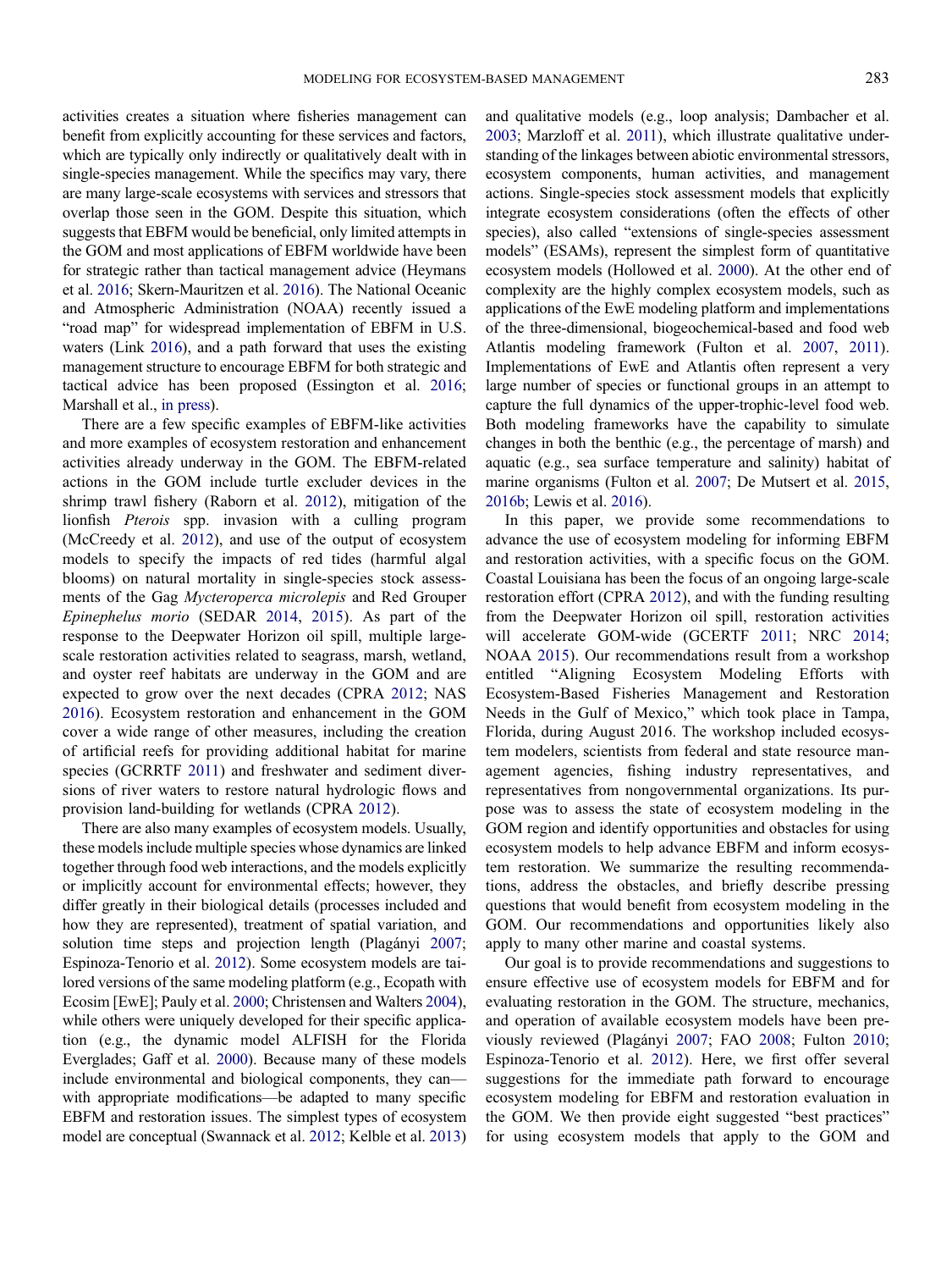elsewhere. Best practices have been previously recommended for using ecological models to assess ecosystem restoration (Rose et al. [2015\)](#page-16-1), complex system models aiming to inform fisheries management in Europe (Lehuta et al. [2016\)](#page-15-1), improving the effectiveness and relevance of ecological modeling in resource management (Addison et al. [2013](#page-13-11)), selecting models for EBFM (FAO [2008](#page-13-10)), reviewing end-to-end ecosystem models for management applications (Kaplan and Marshall [2016](#page-14-10)), documenting ecological modeling efforts (Schmolke et al. [2010](#page-16-7)), and communicating complex ecological models to users and stakeholders (Cartwright et al. [2016\)](#page-13-12). Our recommendations are based on these earlier descriptions of best practices, with a specific focus on ecosystem modeling for EBFM and restoration in the GOM. After detailing the eight suggested best practices, we identify priority management questions in the GOM region to address with ecosystem models during the coming years. Finally, we describe critical future needs for ecosystem models of the GOM that will repeatedly arise in many situations.

#### STREAMLINING THE USE OF ECOSYSTEM MODELS

The use of specific ecosystem models for informing EBFM and restoration activities should be dictated by the management question(s) that need to be addressed. This includes how the predictions will be used and interpreted by the end users (e.g., resource managers). The results of ecosystem models can have conceptual, strategic, or tactical roles in resource management (FAO [2008](#page-13-10); Collie et al. [2016\)](#page-13-13). Depending on the situation, ecosystem models may be more useful as conceptual models for communication, as strategic analyses to inform resource managers about the broad impacts of management measures (e.g., long-term yields that consider food web interactions; see PFMC and NMFS 2015; Chagaris et al. [2015b](#page-13-14); Grüss et al. [2016c](#page-14-11)), or as a means of delivering tactical advice (e.g., proposing harvest quotas over a 2–3-year window; see examples in Holsman et al. [2016](#page-14-12), NPFMC [2016](#page-15-14), and Punt et al. [2016b\)](#page-16-8). To date, there have been relatively few examples of ecosystem modeling being used for tactical fisheries management advice or broad-scale ecosystem restoration. Two notable exceptions are the use of multiple, coupled models for evaluating complicated, multi-action restoration in coastal Louisiana (CPRA [2012](#page-13-4); De Mutsert et al. [2015](#page-13-8)) and the Florida Everglades (DeAngelis et al. [1998](#page-13-15)). Given the wide diversity of ecosystem models and EBFM and restoration questions, we offer several suggestions to focus the immediate path forward in (i.e., streamline) ecosystem modeling for the GOM to encourage its use.

First, we recommend more formal use of conceptual and qualitative models in the early phase of all ecosystem modeling efforts. The use of conceptual models is relatively common, but these models often lack documentation and usually do not evolve with the ecosystem modeling phases. Conceptual and qualitative models are valuable for their ability to formalize and reconcile the knowledge of scientists, resource managers, and other stakeholders regarding the structure and function of the marine ecosystem and the impacts that stressors and management measures have on these ecosystems. These models can be used directly to influence and strengthen specific EBFM and restoration outcomes; alternatively, they can represent a robust first step toward the design of quantitative ecosystem models for informing resource management (FAO [2008;](#page-13-10) Swannack et al. [2012;](#page-16-6) Hyder et al. [2015](#page-14-13); Rose et al. [2015;](#page-16-1) Cartwright et al. [2016\)](#page-13-12). It is recommended that any quantitative ecosystem modeling effort aiming to inform EBFM or restoration should include a scoping workshop with diverse participation to ensure that all views about the knowledge of the system and phrasing of the management questions are represented. Subsequent workshops should be spaced so that major progress in the model development and implementation are demonstrated and vetted with the participants (Addison et al. [2013](#page-13-11)). Conceptual and qualitative models provide a mechanism for capturing divergent and convergent views of the system and continuity for communicating the development of the model and interpretation of the results.

Second, we recommend that investigations of tactical fisheries management questions be conducted with ecosystem models that can truly generate tactical advice. Most ecosystem models are not yet to a maturity stage where they can be sufficiently validated for the purpose of short-term forecasts of absolute quantities, such as species-specific biomasses. Furthermore, tactical advice often requires that the model output be on a finer resolution than is generated by most ecosystem modeling efforts. For example, participants in some fisheries are greatly affected by the number of days that they are allowed to spend at sea; such detailed temporal resolution is typically beyond the capabilities of ecosystem models that use aggregate outputs, such as total annual fishing effort or identification of target fishing mortality levels.

Highly complex ecosystem models, such as EwE or Atlantis applications, are at present generally better geared toward investigating a wide range of strategic management questions (e.g., the broad impacts of harvest quotas). These models are useful for considering issues that simpler models cannot (fully) address, particularly those issues that involve multiple components of the food web, fishing fleet interactions, environmental interactions, and the effects of biogeochemical (bottom-up) and predation (top-down) drivers. Example applications well suited to these models are investigations on predator–prey dynamics, abiotic environmental drivers of stock productivity, regime shifts, and climate change effects (Plagányi [2007](#page-15-7); Espinoza-Tenorio et al. [2012](#page-13-5); Arreguín-Sánchez et al. [2015\)](#page-13-16). Highly complex ecosystem models provide a basis for avoiding (or at least anticipating) surprises and unintended consequences of management actions (e.g., by providing insights into how species not intentionally targeted by management efforts will respond to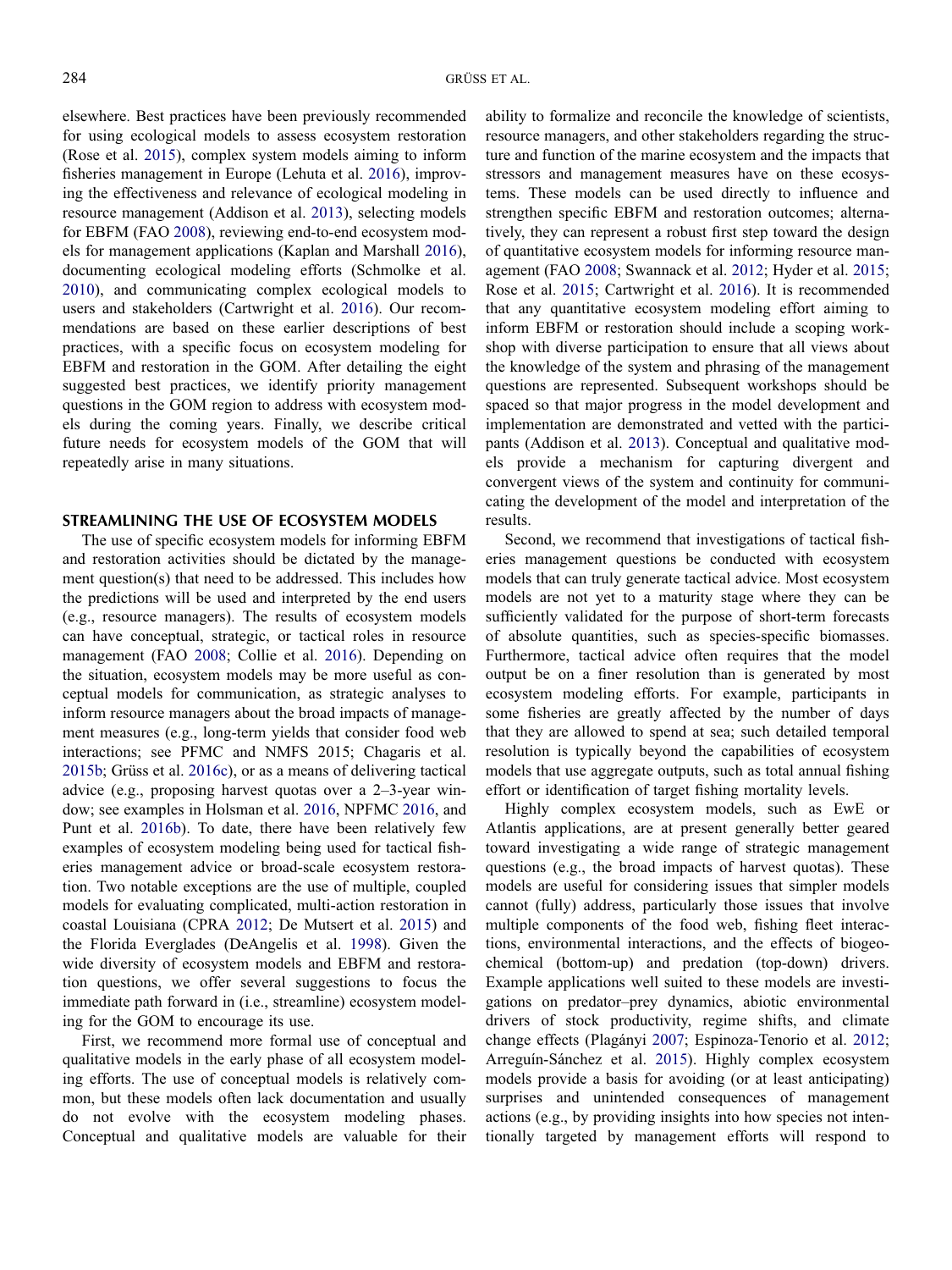alternative management actions; Walters et al. [2008,](#page-16-9) [2010\)](#page-16-10) and for ensuring robust designs and implementation of restoration actions.

We agree with other authors (e.g., Trites et al. [1999](#page-16-11); Plagányi [2007](#page-15-7); Christensen and Walters [2011\)](#page-13-17) who have suggested that highly complex ecosystem models should be used to complement conventional research and management tools (e.g., field surveys and single-species assessment models) rather than being viewed as replacements; that is, ecosystem modeling should be viewed as an evolution rather than as a revolution. When outputs of highly complex ecosystem models are carefully chosen, they can be used to reduce uncertainty in single-species stock assessments. For example, some highly complex ecosystem models are able to deliver strategic insights into the potential impacts of stock rebuilding plans under different ecosystem conditions (i.e., under different futures; e.g., Chagaris et al. [2015b](#page-13-14)). Some highly complex ecosystem models have been used to provide parameters for single-species assessment models (e.g., estimates of age- and time-varying natural mortality rates; Chagaris and Mahmoudi [2013](#page-13-18); Grüss et al. [2015,](#page-14-14) [2016c](#page-14-11); Sagarese et al. [2015b](#page-16-12)). In the case of evaluating the effects of restoration activities, ecosystem models can deliver insight into determining the combined effects of multiple projects at the population and food web levels, which is helpful to the decision-making process even in the absence of reporting absolute biomasses and abundances (e.g., De Mutsert et al. [2015](#page-13-8)). At a minimum, ecosystem models can provide valuable information to the ecosystem consideration section of stock assessment reports and fisheries management plans (e.g., SEDAR [2015\)](#page-16-5) and can help to put restoration actions into a broader ecological context.

An area where ecosystem models could be used immediately for resource management is management strategy evaluation (MSE), a framework that is designed to simulate alternative management strategies and to determine (1) how well those strategies balance management objectives and (2) whether the strategies are robust to uncertainties (Smith et al. [1999](#page-16-13); Holland [2010;](#page-14-15) Punt et al. [2016a](#page-16-14)). An MSE can consider all components of a given ecological–human coupled system, including the biological, monitoring, assessment, management, and implementation aspects (Holland [2010;](#page-14-15) Bunnefeld et al. [2011\)](#page-13-19). Within an MSE framework, the biological subsystem is simulated by an "operating model," the role of which can be filled by an ecosystem model (Dichmont et al. [2013](#page-13-20); Fulton et al. [2014](#page-14-16); Grüss et al. [2016b\)](#page-14-17). The MSE approach is gaining increasing traction around the world because of increasingly complex management situations (Holland [2010;](#page-14-15) Punt et al. [2016a\)](#page-16-14).

Conducting an MSE-like analysis using ESAMs to address strategic or tactical issues is well within reach. The ESAM used should be constructed and parameterized so that several specific issues can be addressed, and it should include stakeholder input prior to and during the modeling efforts. Such analyses would demonstrate the utility of the MSE approach and could provide a soft entrance of the GOM community into ESAMs and their use within an MSE-style approach. Some of the parameters of these ESAMs could be estimated by highly complex ecosystem models (Chagaris and Mahmoudi [2013](#page-13-18); Sagarese et al. [2015b](#page-16-12)).

In the longer term, highly complex ecosystem models (e.g., EwE or Atlantis applications) can serve as operating models within an MSE framework to address a wide range of strategic management questions. Management strategy evaluation frameworks using highly complex ecosystem models have the potential to explore not only the response of a selected few species to management actions but also the more general questions involving the fish community and performance of management actions under anticipated possible future conditions. Such broad analyses can also be used to evaluate the potential value to management (e.g., reduced uncertainty) of initiating new sampling programs or expanding existing sampling programs (Sainsbury et al. [2000;](#page-16-15) Holland [2010;](#page-14-15) Harford and Babcock [2016](#page-14-18)).

There is currently an unprecedented opportunity for using ecosystem modeling in planning and evaluating restoration activities in the GOM. Major restoration activities are being initiated, and quantitative tools, such as ecosystem models, are needed for evaluating the performance of different restoration practices and for assessing cumulative effects (NAS [2016](#page-15-6)). We suggest initiation of a project in the GOM that will focus on a few case studies involving well-studied areas comprising candidate sites for future restoration. The modeling should start now—and has started in areas such as Louisiana, where new freshwater and sediment diversions and habitat restoration efforts are planned (CPRA [2017](#page-13-21))—and pre- and postconstruction data can be obtained that will strengthen the modeling efforts.

#### BEST PRACTICES

We suggest eight best practices for ecosystem modeling efforts aiming to inform EBFM and restoration activities: (1) identifying priority management questions; (2) scenarios as simulation experiments; (3) enhancing the calibration and validation processes of ecosystem models; (4) conducting sensitivity and uncertainty analyses with ecosystem models; (5) ensuring transparency; (6) improving communication between ecosystem modelers and stock assessment scientists, empiricists, managers, resource users, or other stakeholders; (7) documenting ecosystem modeling efforts; and (8) maintaining ecosystem models and codes. These best practices have been proposed, along with other practices, in various forms before, and we highlight them briefly here. They do not constitute a comprehensive set of best practices, and readers are referred to FAO [\(2008](#page-13-10)), Schmolke et al. [\(2010](#page-16-7)), Addison et al. ([2013\)](#page-13-11), Rose et al. [\(2015](#page-16-1)), Cartwright et al. [\(2016](#page-13-12)), Kaplan and Marshall [\(2016](#page-14-10)), and others for a full set of best practices [\(Table 1\)](#page-7-0). The eight best practices highlighted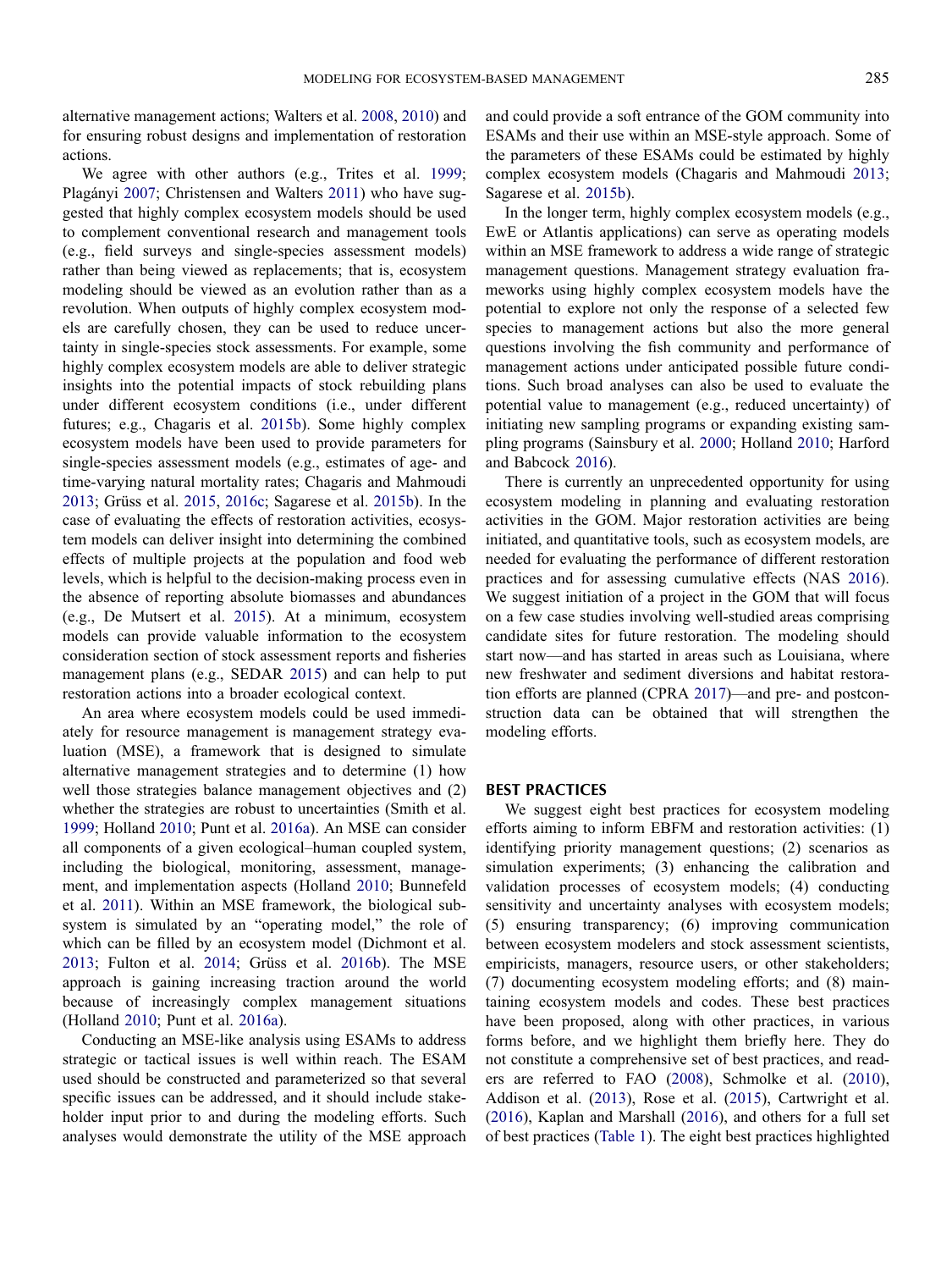| Best practices                                                                    | Publications and reports                                                                                                                                |
|-----------------------------------------------------------------------------------|---------------------------------------------------------------------------------------------------------------------------------------------------------|
| Identifying priority management questions                                         | Rose et al. 2015                                                                                                                                        |
| Scenarios as simulation experiments                                               | Peck 2004; Rose et al. 2015                                                                                                                             |
| Enhancing calibration and validation                                              | Grimm et al. 2005; FAO 2008; Swannack et al. 2012; Steele<br>et al. 2013; Rose et al. 2015; Lehuta et al. 2016                                          |
| Conducting sensitivity and uncertainty analyses                                   | Saltelli et al. 2004; Plagányi 2007; Rose et al. 2015                                                                                                   |
| Ensuring transparency                                                             | Hyder et al. 2015; Rose et al. 2015; Kaplan and Marshall 2016;<br>Lehuta et al. 2016                                                                    |
| Improving communication                                                           | Espinoza-Tenorio et al. 2012; Rose 2012; Swannack et al. 2012;<br>Addison et al. 2013; Rose et al. 2015; Cartwright et al. 2016                         |
| Documenting ecosystem modeling efforts                                            | Schmolke et al. 2010; Grimm et al. 2014; Rose et al. 2015;<br>Cartwright et al. 2016                                                                    |
| Maintaining ecosystem models and codes                                            | Kettenring et al. 2006; Swannack et al. 2012; Rose et al. 2015;<br>Peck et al., in press                                                                |
| Making ecosystem models iterative and adaptive tools                              | Espinoza-Tenorio et al. 2012; Swannack et al. 2012; Rose et al.<br>2015; Peck et al., in press                                                          |
| predictions of ecosystem models and in supporting specific<br>management measures | Using a multimodel approach to have more confidence in the Plagányi 2007; FAO 2008; Fulton 2010; Espinoza-Tenorio et al.<br>2012; Peck et al., in press |

<span id="page-7-0"></span>TABLE 1. Publications and reports providing complementary insights into the best practices for ecosystem modeling elaborated in this paper and other best practices.

here were selected because they are especially pertinent to the current situation (i.e., model availability, questions, and stakeholder skepticisms) in the GOM. We determined that addressing these with special care and diligence is critically important for ecosystem models to be further incorporated into EBFM and restoration assessments in the GOM.

#### 1. Identifying Priority Management Questions

There are many uncertainties and issues related to EBFM and ecosystem restoration; thus, there are many questions that can be addressed. Furthermore, EBFM and restoration are in a relatively immature state in the great majority of the world's marine regions (Pitcher et al. [2009](#page-15-15); Suding [2011](#page-16-0); Leslie et al. [2015](#page-15-16)). Therefore, before starting new management-focused ecosystem modeling efforts in a marine region, priority management questions should be identified. These questions can be grouped under general issues, but the questions eventually must attain the level of detail that permits clear testing by using a modeling approach. The more specific the questions, the more likely a model can be selected (or developed) and simulations performed that provide answers to the questions. Vaguely stated questions lead to models and simulations that will not be optimally designed to answer the questions, and they also lead to confusion among the modelers, resource managers, and other stakeholders about how to interpret the model results in light of the management decisions. An example of a poorly stated question is "What are the effects of the restoration action on fish?" This is an overarching topic but not a readily testable or answerable question. A better-stated question is "What is the average change in the long-term (20 years postimplementation) population abundance of species A and B within the area influenced by the project (local) and the entire estuary as a result of adding the 48.6 hectares (120 acres) of new marsh?" As part of framing the questions, modelers should establish direct connections with resource management agencies to ensure that ecosystem modeling products are applicable and delivered in a timely manner for management actions.

#### 2. Scenarios as Simulation Experiments

Once specific questions are defined, the next steps are selecting or developing appropriate models and determining how the inputs to the models can be manipulated to generate the information needed to answer each question. Model selection is a complicated process that involves determining the biological (e.g., population or community), temporal (seasonal, annual, or multigenerational), and spatial (e.g., single box or two-dimensional grid) resolution needed and then assessing how existing models provide starting points or whether new models must be developed. Rose et al. ([2015\)](#page-16-1) provide detailed steps and examples for the model selection phase.

Determining how to conduct the simulations to address the questions should be considered much like performing an experiment (Peck [2004\)](#page-15-17). Stating the factors (treatments) and their levels, the design, and how the predictions will be compared enables the presentation of clear answers. An issue that arises with designing model experiments or scenarios is that all factors of interest do not have to actually appear as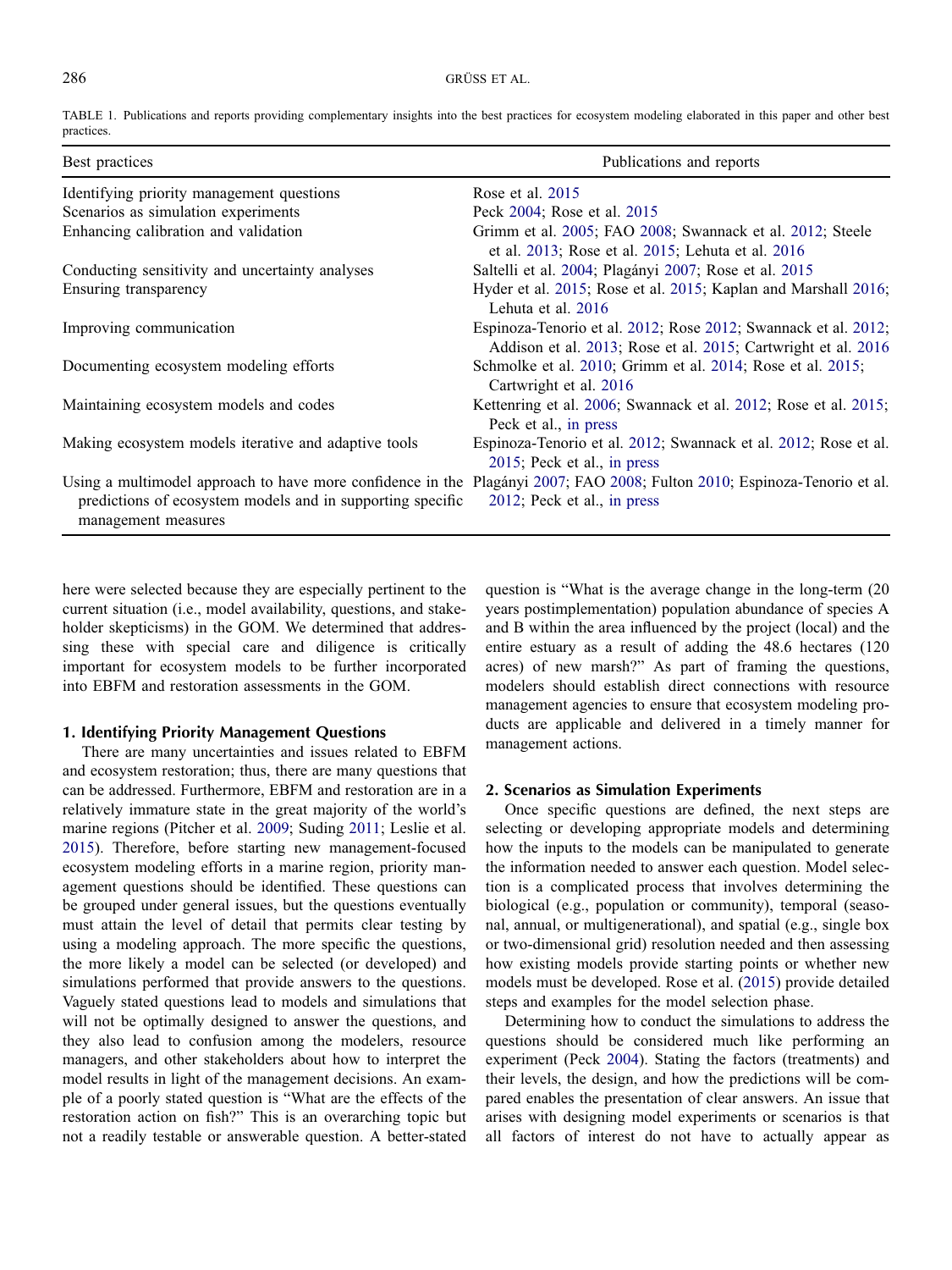parameters or forcing variables in the model in order to be included in the analysis. The changes in factors that are varied as part of scenarios can be represented explicitly or implicitly in the model. Explicit representations typically mean that a variable or factor is named in the model description and that its effects within the model appear in model equations. One simply changes the values as part of the model experiments. However, factors to be varied can also be incorporated using implicit representations. Implicit representations occur when the effect of a factor is imbedded within the formulation of the model, and the factor may not appear on any list of variables or parameters or even anywhere in the model equations. For example, a question may require that fish growth rates be varied in response to the restoration of marsh habitat, but growth is only a function of temperature in the model. Restored habitat is expected to enable enhanced food availability and reduced predation risk, leading to more time for foraging. One can then assume or estimate how the growth rate (and perhaps the mortality rate due to reduced predation) will change for those individuals in the restored habitat and impose these changes in the simulated growth and mortality rates directly. In fact, if done correctly, explicit and implicit representations will confer the same results. Explicit representations are also not as obvious as they appear because the realism of changes depends on how and the range of values over which the representation in the model is considered valid (i.e., just because the variable is named does not mean that all changes to it are valid). Implicit representations do not preclude assessing the effects of a factor that is not explicitly represented, but they require external information on how to change the inputs that are represented in the model.

Ecosystem model predictions can be divided into two types based on how their predictions are viewed. Some questions require predictions in native units, such as annual population abundance, while many other questions can be better addressed with relative predictions. With relative predictions, the model predictions are compared to a simulated baseline condition, and results are expressed as changes from the simulated baseline. These relative predictions are very useful with long-term simulations (future conditions become increasingly uncertain) because the assumptions of future conditions are maintained in both the baseline and scenario simulations; therefore, the differences can still be attributed to the treatment (e.g., restored or not restored). Although absolute predictions are very tempting because they directly relate to what happens in nature and because the model output is labeled with native units, we generally have much more confidence in relative (model-to-model) predictions. However, determining the baseline requires careful consideration of historical conditions combined with likely future conditions (Higgs et al. [2014](#page-14-21)).

#### 3. Enhancing Calibration and Validation

The calibration and validation processes of ecosystem models are critical for assessing the appropriate level of confidence to associate with the model predictions (FAO [2008](#page-13-10); Swannack et al. [2012](#page-16-6); Rose et al. [2015\)](#page-16-1). To facilitate their consideration in resource management, ecosystem models should ideally be calibrated to time series data and show that their predictions are in phase with observations (Christensen and Walters [2011](#page-13-17)). Additionally, to truly enhance the calibration process of ecosystem models, performance metrics that are specific to ecosystem models should be developed and agreed upon so that the goodness of fit of predictions to the observations can be objectively quantified.

Validation is a necessary next step after calibration (Steele et al. [2013;](#page-16-16) Rose et al. [2015\)](#page-16-1). The most straightforward approach to validation is the comparison of trends or patterns predicted by the ecosystem model to independent data that are not employed for calibration (Latour et al. [2003](#page-15-20); Grimm et al. [2005;](#page-14-19) Rose et al. [2015](#page-16-1); Lehuta et al. [2016\)](#page-15-1). Such predicted versus observed comparisons should be augmented with the reporting of diagnostics. Typically, diagnostic checking involves checking whether biomasses, productivity, spatial distributions of key variables, and metrics of system-level energetics are consistent with theoretical expectations (e.g., the PREBAL diagnostics of Link [2010](#page-15-21) for network models such as Ecopath) and with general values reported for the system of interest and from other comparable systems.

The calibration and validation results need to be assessed to determine the domain of applicability of the model. Ecosystem models have many assumptions, some of which are not obvious without detailed examination of model equations. A major hidden assumption is about the range of input values over which certain process relationships are valid. The range of conditions encompassed by information used to define the model (e.g., conditions represented in the data used for calibration and validation) defines the model's domain of applicability. The domain of applicability is the range over which the conditions in the model can be changed (e.g., driving variables and parameter values) while still permitting the user to remain confident of the model's realism. The conditions entailed in simulations performed as part of scenarios and model experiments should be assessed as to how well they fall within the model's domain of applicability.

#### 4. Conducting Sensitivity and Uncertainty Analyses

Ideally, the calibration and validation processes of ecosystem models should be complemented by sensitivity and uncertainty analyses to obtain a thorough understanding of the behavior and uncertainties of the model. Sensitivity analyses consist of varying selected input parameters by a small value to evaluate the response of the model within a small region in the parameter spaces centered on the calibration and validation conditions (Saltelli et al. [2004\)](#page-16-17). The idea is to gain knowledge about which inputs (often process parameters) cause large responses in the model (Collie et al. [2016;](#page-13-13) Peck et al., [in](#page-15-19) [press\)](#page-15-19). Sensitivity analyses allow one to determine whether the ecosystem model under consideration produces robust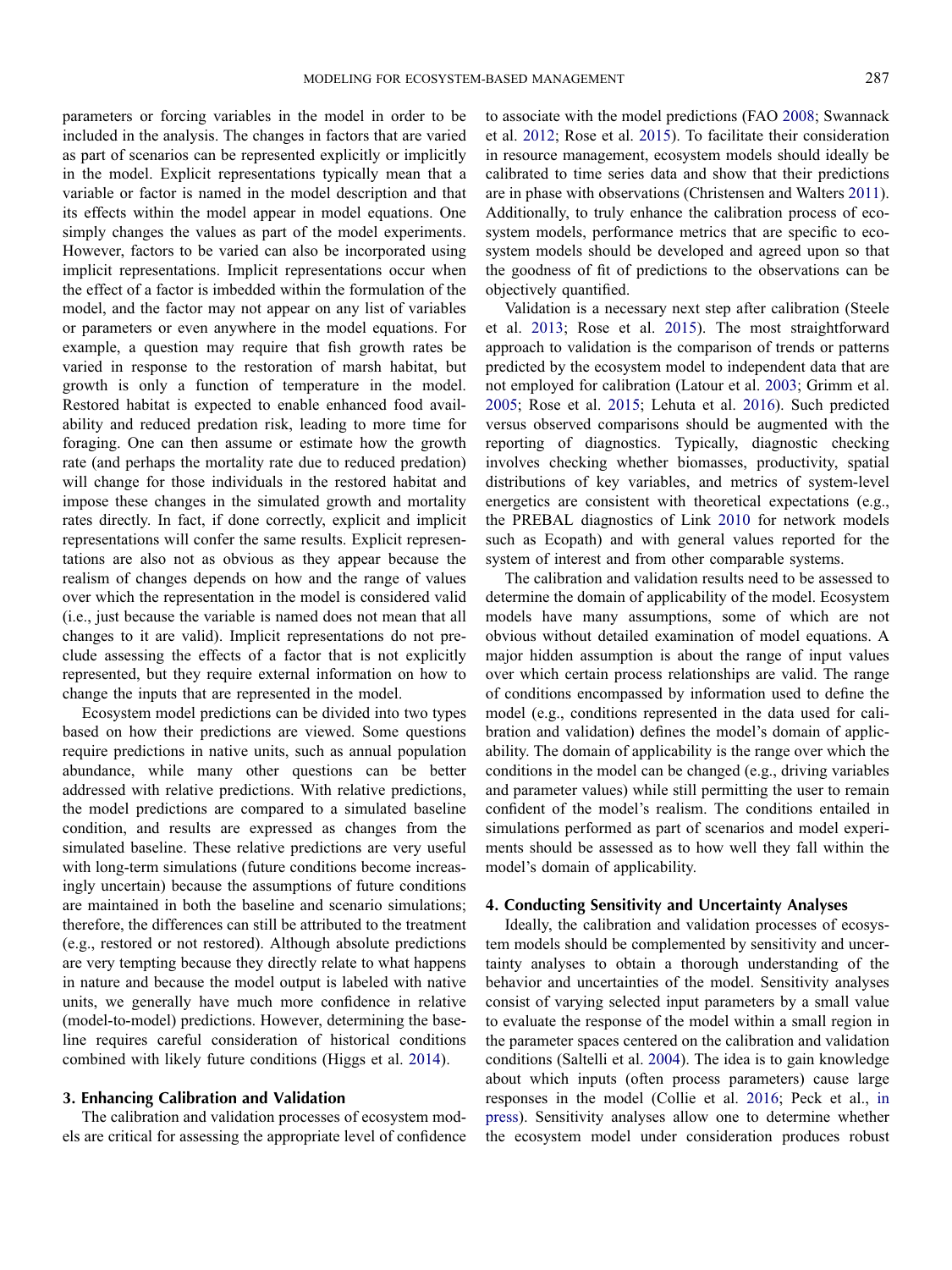results. In uncertainty analysis, the small changes in inputs are replaced with realistic variability in the inputs; model predictions are then viewed as—and often interpreted as—demonstrating the variability the predictions would show in nature (Saltelli et al. [2008](#page-16-19); Saltelli and Annoni [2010;](#page-16-20) Rose et al. [2015](#page-16-1)). Proper implementation of uncertainty analysis requires specification of realistic uncertainty (reflecting ignorance) and stochasticity (natural variability; Ferson and Ginzburg [1996](#page-14-22)). Saltelli et al. ([2004\)](#page-16-17) noted that it is rare for an uncertainty analysis to correctly generate realistic variability comparable to that of the observational data, yet we often interpret the variability of predictions as what is expected in nature. When uncertainty analysis is performed, the manner in which the variability in predictions was generated should be clearly documented so that model results can be properly interpreted.

#### 5. Ensuring Transparency

The transparency of ecosystem models should be increased to allow stock assessment scientists, empiricists, other modelers, and stakeholders to properly understand the models and to be well aware of the models' strengths and limitations (Hyder et al. [2015](#page-14-13); Rose et al. [2015\)](#page-16-1). Mechanisms encouraging documentation of ecosystem models should be developed (Kaplan and Marshall [2016;](#page-14-10) Lehuta et al. [2016](#page-15-1)). For example, a process called Southeast Data, Assessment, and Review (SEDAR) ensures the transparency of single-species stock assessment models for the GOM region. Many years and stock assessments were required before the methods and interpretation of results for single-species assessment became sufficiently standardized and effectively communicated. Ecosystem models will need a similar process, which becomes even more important because there is no standard ecosystem modeling assessment and review process. Without a sufficient understanding of the ecosystem modeling, such modeling analyses are often viewed with healthy skepticism that can evolve into distrust. A thorough review process of ecosystem models by stock assessment scientists, empiricists, and stakeholders should be supplemented with a more rigorous peer review process for the ecosystem models themselves.

#### 6. Improving Communication

A key component to transparency is effective communication. With the rising demands for EBFM and the initiation of large-scale ecosystem restoration efforts, the time is ripe for a concerted effort to increase the use of ecosystem modeling. Ecosystem modelers should be encouraged to be included in resource management and restoration planning meetings and to present their work during these meetings. For instance, ecosystem modelers in the GOM region should increase their participation in the Gulf of Mexico Fishery Management Council's (GMFMC) meetings, in GMFMC Scientific and Statistical Committee meetings, and in the restoration planning that is underway by federal and state agencies. Management strategy evaluation analyses and incorporation of ecosystem considerations into single-species assessment should be initiated that involve modelers, other scientists, resource managers, and other stakeholders to ensure that the objectives and performance metrics of the process are appropriately defined, implemented, and interpreted (Holland [2010;](#page-14-15) Plagányi et al. [2014;](#page-15-22) Punt et al. [2016a\)](#page-16-14). Louisiana uses ecosystem models for its Comprehensive Master Plan for a Sustainable Coast (CPRA [2012](#page-13-4), [2017](#page-13-21)). Ecosystem modeling should—and likely will play a role in restoration planning and assessment throughout the GOM. The use of conceptual and qualitative models (e.g., conceptual diagrams and loop analysis) as well as the creation of dedicated user-friendly web applications can facilitate the communication of ecosystem modeling efforts from the very beginning of these efforts (Espinoza-Tenorio et al. [2012](#page-13-5); Swannack et al. [2012](#page-16-6); Colléter et al. [2015;](#page-13-22) Rose et al. [2015;](#page-16-1) Cartwright et al. [2016\)](#page-13-12).

Conceptual and qualitative models can serve to integrate the knowledge of stakeholders about how the ecosystem functions and perceptions about the effects of stressors and management actions on these ecosystems. Therefore, the development of quantitative ecosystem models based on conceptual and qualitative models ensures that the quantitative ecosystem models will capture the important features of the ecosystem of interest while also being effectively communicated to stakeholders (Swannack et al. [2012;](#page-16-6) Rose et al. [2015](#page-16-1)). User-friendly web applications are web services that allow stakeholders to visualize and interact with models, thereby providing them with a more concrete understanding of the functioning, strengths, limitations, and potential utility of the models (Cartwright et al. [2016\)](#page-13-12).

#### 7. Documenting Ecosystem Modeling Efforts

Proper documentation of ecosystem models is critical to facilitating the review and communication of the modeling as well as to inform future ecosystem modeling endeavors. In particular, there is a need to compile a comprehensive inventory of the assumptions, parameters, functional relationships, and data sets used by ecosystem models and to clearly define their domain of applicability so that the different ecosystem models can be evaluated for new, specific questions and the investment into existing models can be leveraged (Grimm et al. [2014;](#page-14-20) Rose et al. [2015\)](#page-16-1). Documentation of data inputs should include descriptions of any data processes, cleaning, or summarization that was conducted to develop the model inputs. Documentation of model assumptions should include the changes to inputs made in the calibration phase and any settings in the model software that influence model dynamics. The model's domain of applicability should be described, and the uncertainties around ecosystem modeling predictions (quantified, for example, through uncertainty analyses) should also be properly documented (Cartwright et al. [2016\)](#page-13-12). Schemes for model documentation have been proposed (e.g., Schmolke et al. [2010](#page-16-7)),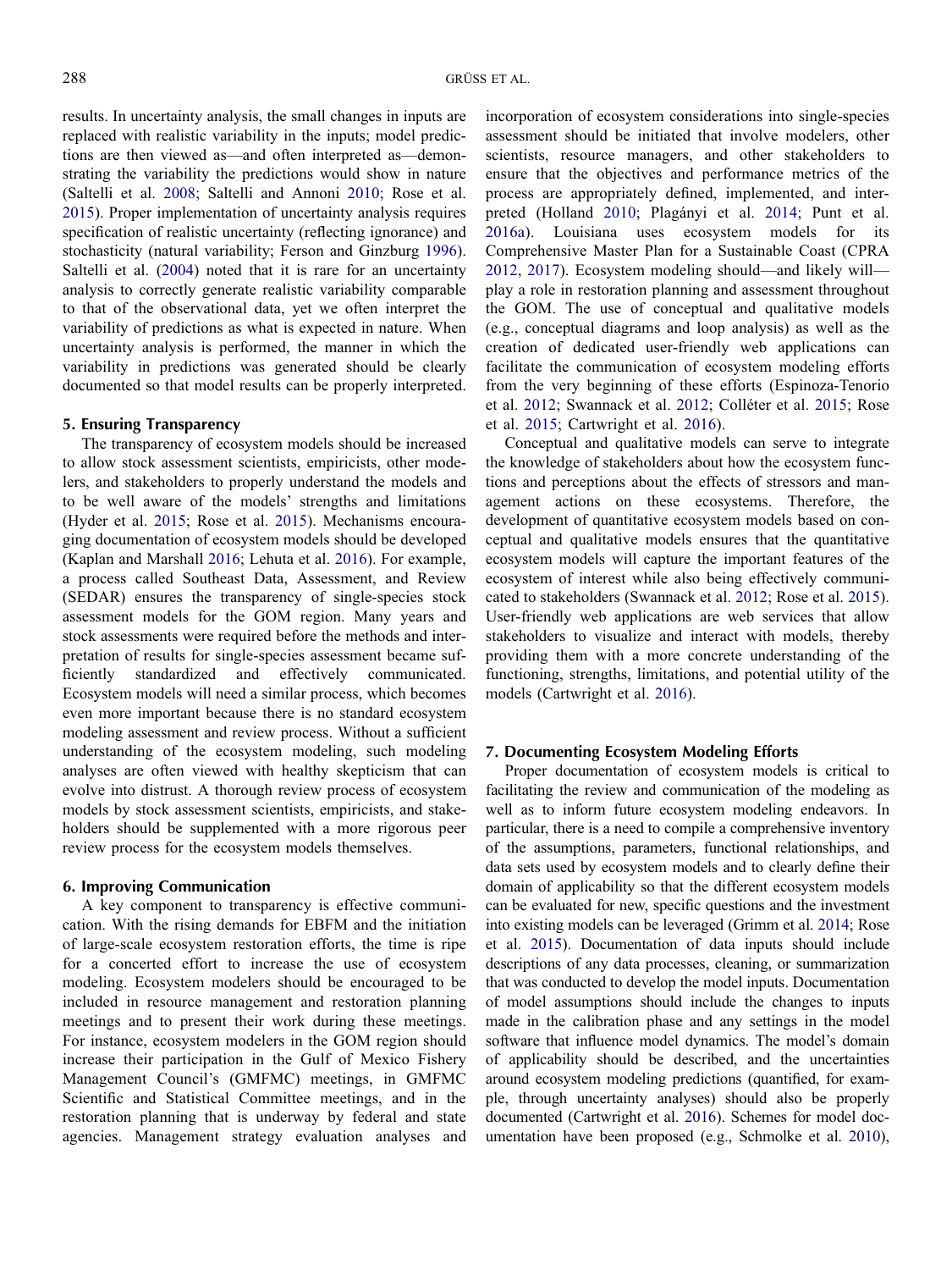and a modeling community effort is needed to standardize documentation across modeling efforts.

#### 8. Maintaining Ecosystem Models and Codes

The construction, parameterization, calibration, validation, and testing of ecosystem models require considerable effort. Ecosystem models are designed to tackle specific research or management questions, but they also represent a large investment; therefore, future application to other issues is likely and should be anticipated as much as possible. It is critical to (1) maintain ecosystem models and codes in a manner that ensures availability to others and (2) use an archival-retrieval system that allows for regular updates (Swannack et al. [2012](#page-16-6); Rose et al. [2015;](#page-16-1) Peck et al., [in press\)](#page-15-19). Approaches for archiving and sharing models and codes have been discussed (Kettenring et al. [2006](#page-15-18)), and examples of the implementation of model archives outside of ecosystem modeling are available (e.g., Nativi et al. [2013](#page-15-23); Rollins et al. [2014](#page-16-21)).

## PRIORITY MANAGEMENT QUESTIONS TO ADDRESS WITH ECOSYSTEM MODELS IN THE GULF OF MEXICO

Here, we provide a brief list of areas that appear ripe for ecosystem modeling and that can contribute to EBFM and restoration activities in the GOM. This list is not comprehensive but rather illustrates the many topics for which the questions would benefit from ecosystem modeling and for which the data are minimally sufficient. Examples of topics include EBFM issues, such as the effects of habitat and environmental influences on fish recruitment, strategic MSE-integrating ecosystem considerations, and efforts to mitigate the lionfish invasion.

A question ready to be addressed with ecosystem models is how restoring the seagrass beds of the West Florida Shelf would improve the status of the Gag stock in the GOM. The Gag is a species of high economic importance; it forms large, transient spawning aggregations on the edge of the West Florida Shelf, and its larvae primarily settle in seagrass beds of the region (Coleman et al. [1996;](#page-13-23) Koenig and Coleman [2012;](#page-15-24) Switzer et al. [2015\)](#page-16-22). The Gag stock of the GOM has been overfished until very recently, and its reproductive population is still at a low level (NOAA Fisheries [2016](#page-15-25)). Modeling can provide information on how additional seagrass habitat within the West Florida Shelf can lead to more settlement habitat for Gag larvae, which would improve Gag recruitment. Important questions include the responses to feasible improvements in seagrass habitats compared to other measures that are designed to increase reproductive success (e.g., spawningaggregation-based marine protected areas).

Consideration of environmental influences on fish recruitment to improve stock assessments and derive management recommendations is a priority EBFM issue in the GOM. Although not incorporated within the base model and instead tested as a sensitivity analysis, recent stock assessments for the Gag, Red Grouper, and Red Snapper Lutjanus campechanus considered the inclusion of an index of recruitment anomalies due to oceanographic conditions to reduce uncertainty in recent recruitment estimates (SEDAR [2013](#page-16-23), [2014](#page-16-4), [2015;](#page-16-5) Sagarese et al. [2015a](#page-16-24)). For example, the index of recruitment anomalies due to oceanographic factors incorporated into the stock assessment model for the Gag explained around 33% of the variation in the stock–recruitment deviates from the stock assessment model (Grüss et al. [2014\)](#page-14-23). The management of many GOM stocks would benefit from the consideration of environmental influences on their recruitment. A good example is the floating sargassum (Sargassum spp.) habitat that affects early life stage survival of Gray Triggerfish Balistes capriscus (Wells and Rooker [2004\)](#page-16-25). The Gray Triggerfish is currently overfished (NOAA Fisheries [2016\)](#page-15-25), while sargassum biomass is believed to have decreased in recent years (Powers et al. [2013](#page-15-26)).

As mentioned earlier, MSE is increasing in popularity in the GOM region. The NOAA Fisheries recently released a large GOM Regional Action Plan (GMRAP) following the approach presented in the NOAA Fisheries Climate Science Strategy (Link et al. [2015\)](#page-15-27), which defines actions to meet climate science needs for the GOM (Lovett et al. [2016](#page-15-28)). The GMRAP will call for, among other things, MSE studies to assess the effectiveness of harvest control rules during anticipated future conditions under climate change. The ecosystem models employed for such MSE studies could be (1) ESAMs representing the effects of climate changes on the natural mortality rates of specific species and/or (2) highly complex ecosystem models if one assumes that climatic changes have an impact on vital rates other than natural mortality rates (i.e., growth, reproduction, or movement rates).

The mitigation of the lionfish invasion is another priority EBFM issue in the GOM that is ready for ecosystem modeling. Efforts to mitigate the invasion of lionfish in the GOM include a culling program, small-scale derbies throughout the GOM, and an "Eat Lionfish Campaign" encouraging the consumption of lionfish as environmentally friendly seafood (McCreedy et al. [2012;](#page-15-5) Johnston et al. [2015](#page-14-24)). To date, only one ecosystem model has addressed the issue of lionfish invasion in the GOM (Chagaris et al. [2015a](#page-13-24)). That model, which uses the EwE modeling platform, focuses on the potential impacts of actions to mitigate lionfish invasion on the West Florida Shelf. An ecosystem model investigating the effects of measures to tackle the issue of lionfish invasion is under development for the north-central GOM; however, additional work is needed in other areas of the GOM (e.g., the western GOM and the Florida Keys).

The topics for restoration are less well defined than EBFM topics because fewer examples of large-scale restoration exist and many details of the restoration efforts (outside of coastal Louisiana) are not yet specified. Candidate topics include the impacts of freshwater and sediment diversions, following up on the current applications of Ecospace (De Mutsert et al. [2016a](#page-13-25)) and CASM (Dynamic Solutions [2016](#page-13-26)), and the many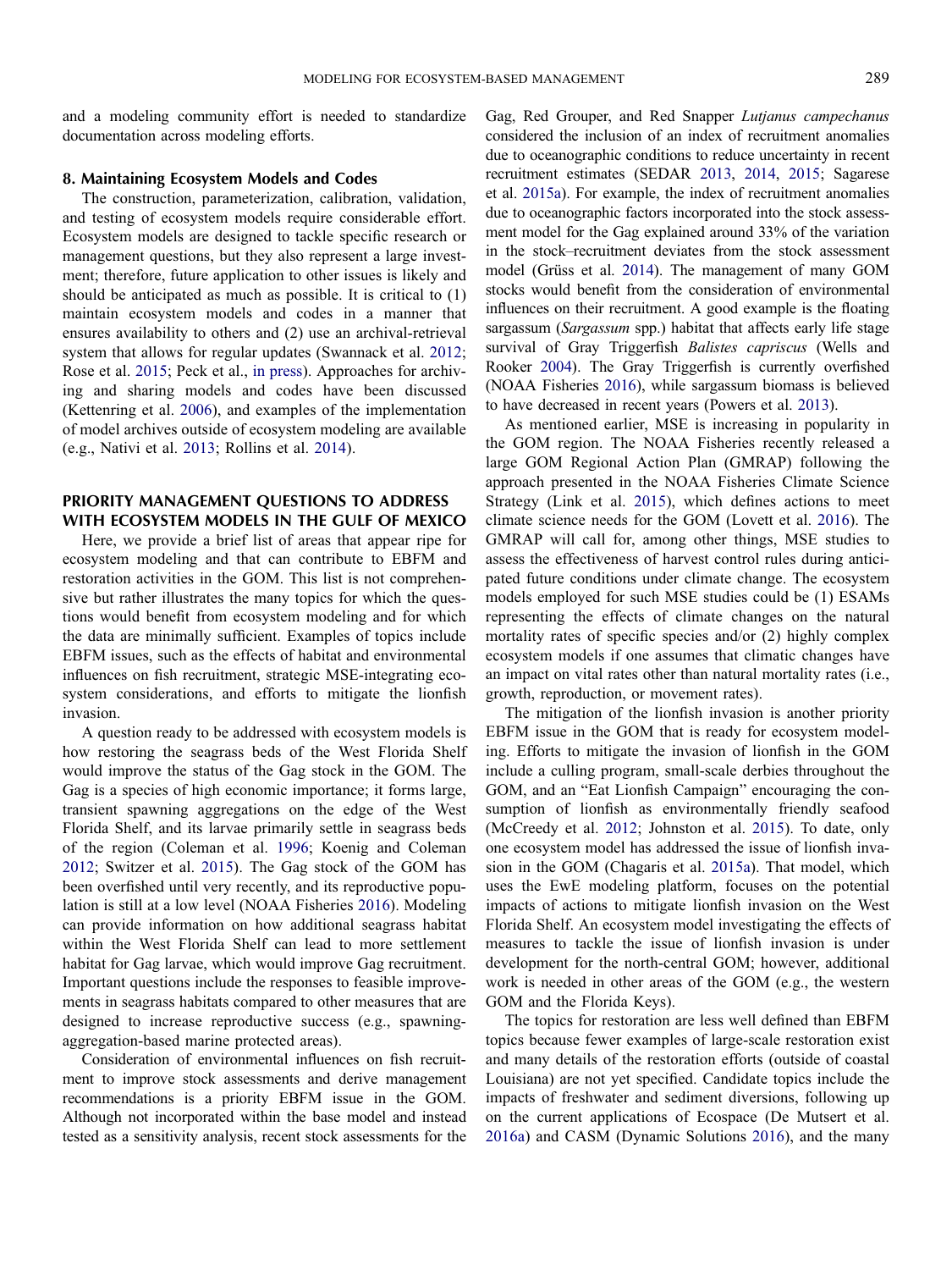projects that target restoration of natural (e.g., seagrass, oyster reef, marsh, and wetland) habitats. Numerous restoration projects in the GOM are ongoing or planned (e.g., GCERTF [2011;](#page-14-4) Walker et al. [2012](#page-16-26); NRC [2014](#page-15-12)), and ecosystem models have the potential to provide valuable information for many of these projects. Modeling can be used to better understand the reasons for success (and failure) of specific restoration actions and as a way to combine the effects of multiple restoration actions into broader-scale (e.g., regional) responses. For example, modeling can be used to estimate the role of adding new marsh in affecting local abundances and then combine the local effects of multiple restoration actions into how the suite of local changes can influence regional dynamics, which are also influenced by other environmental factors.

## FUTURE ECOSYSTEM MODELING NEEDS IN THE GULF OF MEXICO

Many of the EBFM and restoration questions overlap to some degree and share some common features that can be addressed via enhanced ecosystem models of the GOM. While any model would need to be evaluated in light of the specific questions to address, we perceive that these features will repeatedly arise as needs in many situations; the details would then be tailored to the specific situation. The features are (1) better accounting of forage fish; (2) explicit representation of habitat effects; (3) the capability of capturing future conditions under climate change; (4) the ability to simulate the cumulative impacts of multiple management measures; and (5) the capacity to include or inform socioeconomic considerations.

#### Better Accounting of Forage Fish

Forage fish (namely small pelagic fishes of the family Clupeidae and Carangidae) constitute a critical component in many coastal systems because they transfer energy from plankton to commercially and recreationally important uppertrophic-level species and, in some cases, are also harvested themselves (Pikitch et al. [2014](#page-15-29)). Forage fish are also the primary source of food for many fish species, seabirds, and marine mammals (Ahrenholz [1991](#page-13-27)). However, the precise role of forage fish in GOM ecosystems and how management measures that are focused on forage fish and their predators combine to affect forage fish community composition and ecosystem dynamics have often not been adequately represented in ecosystem modeling studies (but see De Mutsert et al. [2015](#page-13-8); Robinson et al. [2015;](#page-16-27) Geers et al. [2016\)](#page-14-25). The environmental and biological controls on forage fish dynamics are complicated by their position in the middle of the food web (Engelhard et al. [2014](#page-13-28)). Ecosystem models that permit the emergence of bottom-up, top-down, and wasp-waist controls (Cury et al. [2000;](#page-13-29) Bakun [2006;](#page-13-30) Field et al. [2006](#page-14-26)) and that include realistic age structure and density dependence of predator populations (Walters et al. [2016\)](#page-16-28) are vital for accurate projections of forage fish dynamics (Cury et al. [2008](#page-13-31)). Therefore, future ecosystem modeling efforts for the GOM should pay more attention to the trophic interactions involving forage fish, the influence of the abiotic environment on forage fish population dynamics, and the impacts of fishing and EBFM and restoration measures on forage fish.

#### Explicit Representation of Habitat Effects

Environmental variation greatly influences fish recruitment (Pitchford et al. [2005](#page-15-30); Houde [2008\)](#page-14-27), and many of the proposed restoration actions are focused on improving habitat (NAS [2016\)](#page-15-6). Although habitat effects are reflected in many models via how growth, mortality, and reproduction are represented, the effects of habitat are often implicit in these representations. Moving the effects of habitat from implicit to explicit representations will facilitate the use of ecosystem models to assess questions that involve habitat changes. Such representations of habitat effects remain challenging because of data limitations that link specific attributes of habitats with process rates (e.g., Johnson et al. [2013](#page-14-28)). Future ecosystem models aiming to inform habitat restoration projects should be able to simulate changes in the location, quality, and effects of pelagic and benthic habitats through time with sufficient detail to allow for comparison of alternative combinations of habitat changes. Roth et al. ([2008\)](#page-16-29) used an individual-based model to simulate how fine-scale variation in marsh habitat would affect production of brown shrimp Farfantepenaeus aztecus in the northwestern GOM. At a larger scale, Ecospace was modified to include a "habitat capacity submodel" to explicitly represent how vegetative (wetland) habitat would affect food web dynamics in the Louisiana coastal zone and in Barataria Bay, Louisiana (De Mutsert et al. [2015,](#page-13-8) [2016a;](#page-13-25) Lewis et al. [2016](#page-15-11)). Further development of habitat effects within ecosystem models of the GOM is needed.

The inclusion of water quality (pelagic) aspects of habitat changes into ecosystem models is also an area ripe for advancement. The effects of red tides on natural mortality were taken into consideration in recent stock assessment models of the Gag and Red Grouper, and they improved the fits of the stock assessment models to the data (SEDAR [2014,](#page-16-4) [2015](#page-16-5)). Ecosystem models have been used to assess whether and how changes in salinity due to large-scale river diversions (i.e., as part of restoration of wetlands) would affect fish and shellfish (CPRA [2012;](#page-13-4) De Mutsert et al. [2012](#page-13-32), [2015](#page-13-8), [2016a\)](#page-13-25). Plans to limit nutrient loadings from the Mississippi River watershed to reduce hypoxia in the coastal zone (Mississippi River/GOM Watershed Nutrient Task Force [2015\)](#page-15-31) call for the production of quantitative relationships between nutrients, hypoxia, and fish responses (De Mutsert et al. [2016b](#page-13-9)). Some basic development and testing of how to accurately couple ecosystem models to the hydrodynamic and biogeochemical models that are already available for the GOM (e.g., de Rada et al. [2009](#page-13-33); Fennel et al. [2011;](#page-14-29) Zheng and Weisberg [2012](#page-16-30); Justić and Wang [2014;](#page-14-30) Le Hénaff and Kourafalou [2016\)](#page-15-32) are required to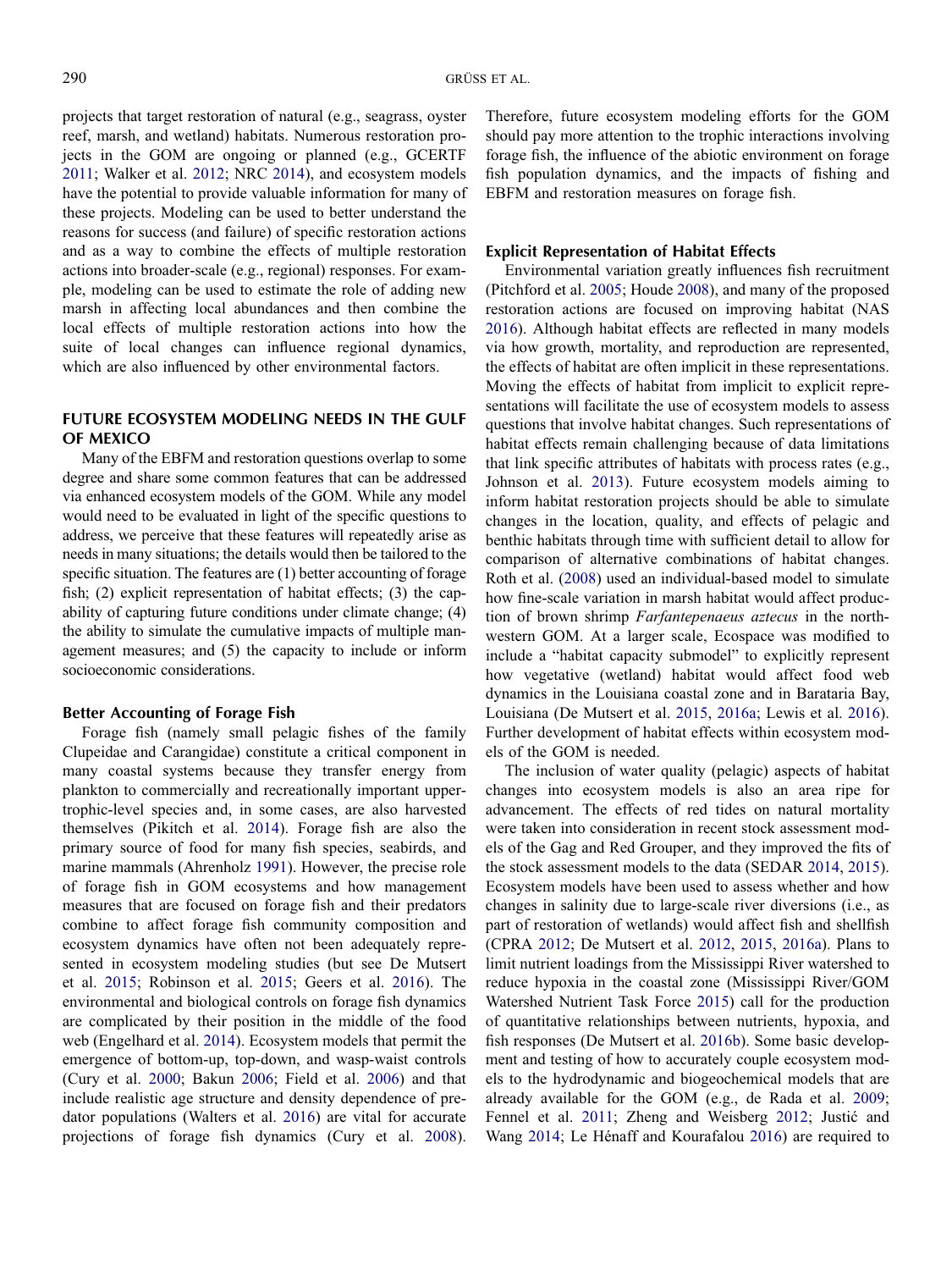address many of the questions related to pelagic habitat effects on fish and fisheries.

## Capability to Capture Future Conditions under Climate **Change**

Climate change is an overarching factor that has not yet been addressed by most ecosystem models of the GOM. As mentioned earlier, NOAA Fisheries recently released the GMRAP, which calls for the consideration of climate change impacts in ecosystem models and for MSE studies to assess the effectiveness of harvest control rules during anticipated future conditions under climate change. Therefore, ecosystem model development that can capture likely changes in future conditions should begin now. Such changes might include changes in species vital rates, shifts in species distribution patterns, changes to primary productivity, and habitat degradation. Most of the EBFM and restoration actions involve model projections decades into the future; thus, scenarios will need to include a range of possible future conditions (e.g., Intergovernmental Panel on Climate Change scenarios; IPCC et al. [2014](#page-14-31)) as part of analyses.

#### Ability to Simulate Cumulative Impacts

The definition of EBFM provided by Patrick and Link [\(2015](#page-15-0)) states that EBFM aims to "specifically address competing objectives and cumulative impacts to optimize the yields of all fisheries in an ecosystem." Similarly, a major role of ecosystem modeling in restoration applications is to determine the combined effects of multiple actions (NAS [2016\)](#page-15-6). Future ecosystem modeling efforts for the GOM will need to have the capability to deal with multiple management actions singularly and simultaneously, and the features needed for such capabilities should be considered at the onset of model development.

#### Capacity to Include or Inform Socioeconomic Considerations

Ecosystem modelers are being increasingly asked to include socioeconomic drivers in their models and to devise models that generate outputs relating to socioeconomic outcomes (Thébaud et al. [2014\)](#page-16-31). Examples include submodels of fishing fleet dynamics (e.g., Ward and Sutinen [1994;](#page-16-32) Saul and Die [2016\)](#page-16-33) and the use of model outputs to inform ecosystemservice-related variables as part of integrated ecosystem assessments (Levin et al. [2009;](#page-15-33) Schirripa et al. [2012\)](#page-16-34). The modeling community must become coordinated to ensure a coherent response to the increasing calls for socioeconomic considerations in ecosystem modeling.

#### **CONCLUSION**

We have provided advice and a roadmap for ecosystem modeling into the future for the GOM, with an emphasis on model development and the use of model products to inform EBFM and the increasing investments in restoration. We proposed eight best practices for ecosystem modeling efforts, including identification of priority management questions, calibration and validation needs, and how the scenarios can be evaluated and the results communicated. Fisheries management in practice adheres to a prescriptive set of calculations; therefore, the use of ecosystem modeling in EBFM will likely be incremental, starting with the incorporation of environmental variables into single-species assessments, the provision of background (stage-setting) information on environmental and food web effects (e.g., lionfish invasion), and strategic advice through MSE analyses. Management questions related to restoration, such as the impacts of freshwater and sediment diversions, habitat restoration, and measures to mitigate nutrient loading and hypoxia, have more flexibility in how they are addressed and thus are primed for immediate use of ecosystem modeling. The questions related to restoration are appropriate for ecosystem modeling, and the initiation of data collection at the restoration project level as projects are implemented can provide critical information.

It is important to emphasize that ecosystem models rely heavily on various types of data for their formulation, calibration, validation, and use in scenario analyses. Therefore, the quality of the predictions made by ecosystem models depends largely on the quality of the available data. For this reason, improving the collection and compilation of critical data for ecosystem models, such as diet compositions and distribution maps, is critical to ensure that the predictions provided by ecosystem modelers to resource managers are sufficiently reliable to inform decisionmaking (Grüss et al. [2016a;](#page-14-32) Tarnecki et al. [2016\)](#page-16-35).

We hope that the recommendations and discussion in this paper provide useful guidance to ecosystem modeling efforts aiming to inform EBFM and restoration projects in the GOM and in other marine and coastal regions. Ecosystem modeling efforts need to be initiated and advanced now so that the tools will be ready in the near future. Addressing the issues and questions will benefit greatly from the proper use of ecosystem modeling.

#### ACKNOWLEDGMENTS

The present article resulted from discussions at a workshop entitled "Aligning Ecosystem Modeling Efforts with Ecosystem-Based Fisheries Management and Restoration Needs in the Gulf of Mexico," which was held in Tampa, Florida, August 2–4, 2016. We are grateful to the participants in this workshop for their time and their invaluable input. We also thank the two anonymous reviewers for their insightful comments, which improved the quality of the manuscript. This article is a result of research funded by the NOAA RESTORE Act Science Program under Award NA15NOS4510233 to the University of Miami and Award NA15NOS4510225 to Texas A&M University–Corpus Christi.

**ORCID** 

Arnaud Grüss • http://orcid.org/0000-0003-0124-6021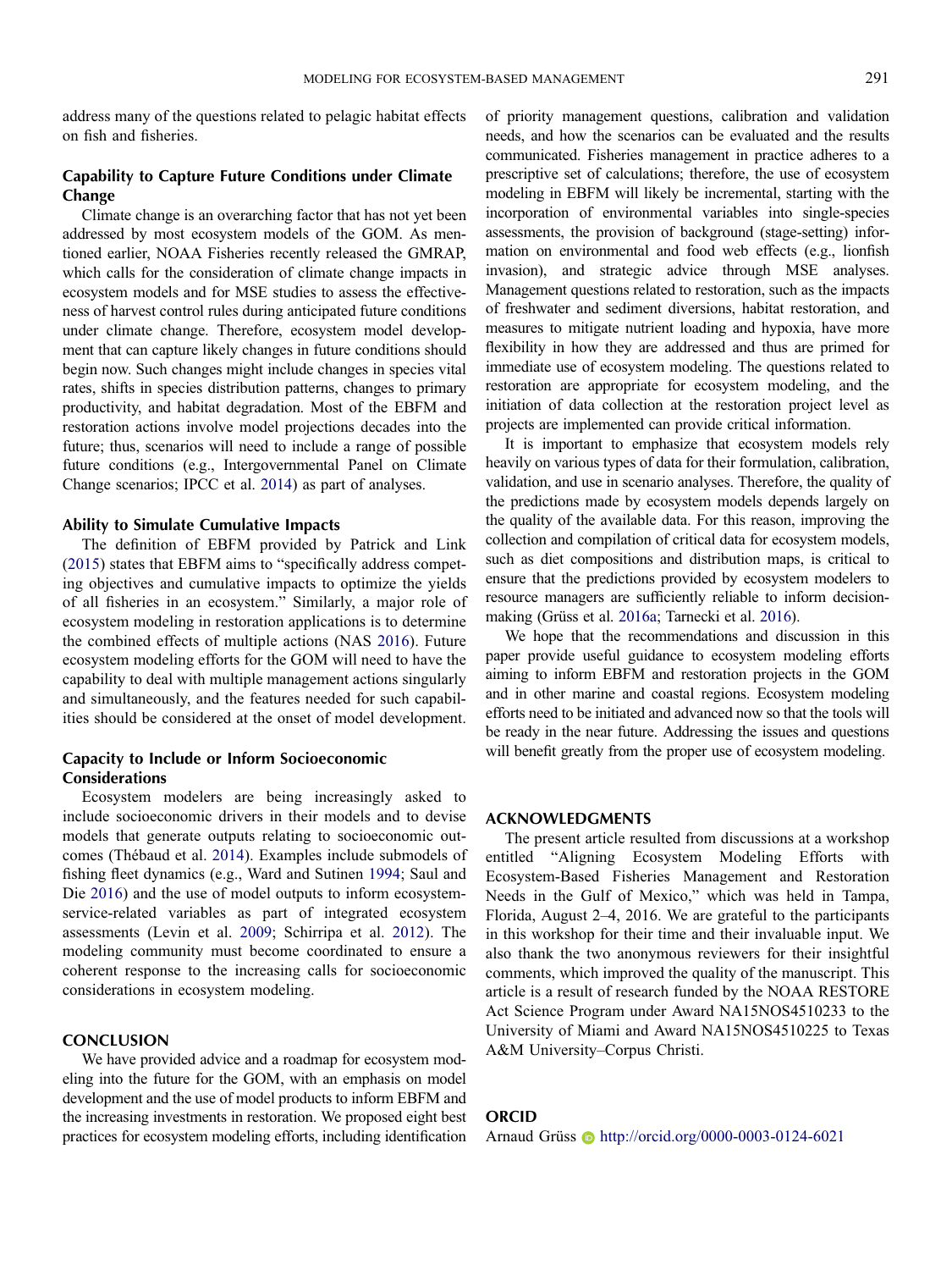#### **REFERENCES**

- <span id="page-13-1"></span>Abelson, A., B. S. Halpern, D. C. Reed, R. J. Orth, G. A. Kendrick, M. W. Beck, J. Belmaker, G. Krause, G. J. Edgar, L. Airoldi, E. Brokovich, R. France, N. Shashar, A. de Blaeij, N. Stambler, P. Salameh, M. Shechter, and P. A. Nelson. 2016. Upgrading marine ecosystem restoration using ecological–social concepts. BioScience 66:156–163.
- <span id="page-13-11"></span>Addison, P. F., L. Rumpff, S. S. Bau, J. M. Carey, Y. E. Chee, F. C. Jarrad, M. F. McBride, and M. A. Burgman. 2013. Practical solutions for making models indispensable in conservation decision-making. Diversity and Distributions 19:490–502.
- <span id="page-13-27"></span>Ahrenholz, D. W. 1991. Population biology and life history of the North American menhadens, Brevoortia spp. Marine Fisheries Review 53:3–19.
- <span id="page-13-16"></span>Arreguín-Sánchez, F., P. Del Monte-Luna, and M. J. Zetina-Rejón. 2015. Climate change effects on aquatic ecosystems and the challenge for fishery management: pink shrimp of the southern Gulf of Mexico. Fisheries 40:15–19.
- <span id="page-13-30"></span>Bakun, A. 2006. Wasp-waist populations and marine ecosystem dynamics: navigating the "predator pit" topographies. Progress in Oceanography 68:271–288.
- <span id="page-13-0"></span>Bullock, J. M., J. Aronson, A. C. Newton, R. F. Pywell, and J. M. Rey-Benayas. 2011. Restoration of ecosystem services and biodiversity: conflicts and opportunities. Trends in Ecology and Evolution 26:541–549.
- <span id="page-13-19"></span>Bunnefeld, N., E. Hoshino, and E. J. Milner-Gulland. 2011. Management strategy evaluation: a powerful tool for conservation? Trends in Ecology and Evolution 26:441–447.
- <span id="page-13-12"></span>Cartwright, S. J., K. M. Bowgen, C. Collop, K. Hyder, J. Nabe-Nielsen, R. Stafford, R. A. Stillman, R. B. Thorpe, and R. M. Sibly. 2016. Communicating complex ecological models to non-scientist end users. Ecological Modelling 338:51–59.
- <span id="page-13-24"></span>Chagaris, D., S. Binion, A. Bodanoff, K. Dahl, J. Granneman, H. Harris, J. Mohan, M. Rudd, M. Swenarton, R. Ahrens, M. Allen, J. Morris, and W. Patterson. 2015a. Modeling lionfish management strategies on the West Florida Shelf: workshop summary and results. University of Florida, Gainesville.
- <span id="page-13-18"></span>Chagaris, D. D., and B. Mahmoudi. 2013. Natural mortality of Gag Grouper from 1950 to 2009 generated by an Ecosim model. Southeast Data, Assessment, and Review, SEDAR 33-DW-07, North Charleston, South Carolina.
- <span id="page-13-14"></span>Chagaris, D. D., B. Mahmoudi, C. J. Walters, and M. S. Allen. 2015b. Simulating the trophic impacts of fishery policy options on the West Florida Shelf using Ecopath with Ecosim. Marine and Coastal Fisheries: Dynamics, Management, and Ecosystem Science [online serial] 7:44–58.
- <span id="page-13-6"></span>Christensen, V., and C. J. Walters. 2004. Ecopath with Ecosim: methods, capabilities and limitations. Ecological Modelling 172:109–139.
- <span id="page-13-17"></span>Christensen, V., and C. J. Walters. 2011. Progress in the use of ecosystem models for fisheries management. Pages 337–353 in V. Christensen and J. L. MacLean, editors. Ecosystem approaches to fisheries: a global perspective. Cambridge University Press, Cambridge, UK.
- <span id="page-13-23"></span>Coleman, F. C., C. C. Koenig, and L. A. Collins. 1996. Reproductive styles of shallow-water groupers (Pisces: Serranidae) in the eastern Gulf of Mexico and the consequences of fishing spawning aggregations. Environmental Biology of Fishes 47:129–141.
- <span id="page-13-22"></span>Colléter, M., A. Valls, J. Guitton, D. Gascuel, D. Pauly, and V. Christensen. 2015. Global overview of the applications of the Ecopath with Ecosim modeling approach using the EcoBase models repository. Ecological Modelling 302:42–53.
- <span id="page-13-13"></span>Collie, J. S., L. W. Botsford, A. Hastings, I. C. Kaplan, J. L. Largier, P. A. Livingston, É. Plagányi, K. A. Rose, B. K. Wells, and F. E. Werner. 2016. Ecosystem models for fisheries management: finding the sweet spot. Fish and Fisheries 17:101–125.
- <span id="page-13-4"></span>CPRA (Coastal Protection and Restoration Authority of Louisiana). 2012. Louisiana's comprehensive master plan for a sustainable coast. CPRA, Baton Rouge.
- <span id="page-13-21"></span>CPRA (Coastal Protection and Restoration Authority of Louisiana). 2017. Louisiana's comprehensive master plan for a sustainable coast. CPRA, Baton Rouge.
- <span id="page-13-29"></span>Cury, P., A. Bakun, R. J. Crawford, A. Jarre, R. A. Quinones, L. J. Shannon, and H. M. Verheye. 2000. Small pelagics in upwelling systems: patterns of interaction and structural changes in "wasp-waist" ecosystems. ICES Journal of Marine Science 57:603–618.
- <span id="page-13-31"></span>Cury, P. M., Y.-J. Shin, B. Planque, J. M. Durant, J.-M. Fromentin, S. Kramer-Schadt, N. C. Stenseth, M. Travers, and V. Grimm. 2008. Ecosystem oceanography for global change in fisheries. Trends in Ecology and Evolution 23:338–346.
- <span id="page-13-7"></span>Dambacher, J. M., H.-K. Luh, H. W. Li, and P. A. Rossignol. 2003. Qualitative stability and ambiguity in model ecosystems. American Naturalist 161:876–888.
- <span id="page-13-32"></span>De Mutsert, K., J. H. Cowan Jr., and C. J. Walters. 2012. Using Ecopath with Ecosim to explore nekton community response to freshwater diversion into a Louisiana estuary. Marine and Coastal Fisheries: Dynamics, Management, and Ecosystem Science [online serial] 4:104–116.
- <span id="page-13-8"></span>De Mutsert, K., K. Lewis, J. Buszowki, J. Steenbeek, and S. Millroy. 2015. 2017 coastal master plan modeling: C3-20– Ecopath with Ecosim, version I. Report prepared for the Coastal Protection and Restoration Authority of Louisiana, Baton Rouge.
- <span id="page-13-25"></span>De Mutsert, K., K. Lewis, J. Buszowki, J. Steenbeek, and S. Millroy. 2016a. Delta management fish and shellfish ecosystem model: Ecopath with Ecosim plus Ecospace (EwE) model description. Final Report prepared for the Coastal Protection and Restoration Authority of Louisiana, Baton Rouge.
- <span id="page-13-9"></span>De Mutsert, K., J. Steenbeek, K. Lewis, J. Buszowki, J. H. Cowan Jr., and V. Christensen. 2016b. Exploring effects of hypoxia on fish and fisheries in the northern Gulf of Mexico using a dynamic spatially explicit ecosystem model. Ecological Modelling 331:142–150.
- <span id="page-13-33"></span>de Rada, S., R. Arnone, S. Anderson, et al. 2009. Bio-physical ocean modeling in the Gulf of Mexico. Pages 1–7 in OCEANS 2009, MTS/IEEE Biloxi, marine technology for our future: global and local challenges (conference proceedings). Institute of Electrical and Electronics Engineers, Biloxi, Mississippi.
- <span id="page-13-15"></span>DeAngelis, D. L., L. J. Gross, M. A. Huston, W. F. Wolff, D. M. Fleming, E. J. Comiskey, and S. M. Sylvester. 1998. Landscape modeling for Everglades ecosystem restoration. Ecosystems 1:64–75.
- <span id="page-13-2"></span>Diamond, S. L. 2004. Bycatch quotas in the Gulf of Mexico shrimp trawl fishery: can they work? Reviews in Fish Biology and Fisheries 14:207–237.
- <span id="page-13-20"></span>Dichmont, C. M., N. Ellis, R. H. Bustamante, R. Deng, S. Tickell, R. Pascual, H. Lozano-Montes, and S. Griffiths. 2013. Evaluating marine spatial closures with conflicting fisheries and conservation objectives. Journal of Applied Ecology 50:1060–1070.
- <span id="page-13-26"></span>Dynamic Solutions. 2016. Development of the CASM for evaluation of fish community impacts for the Mississippi River Delta management study: model setup, calibration and validation for existing conditions. Report prepared for the Coastal Protection and Restoration Authority of Louisiana, Contract 2503-13-42, Task 9, Baton Rouge.
- <span id="page-13-28"></span>Engelhard, G. H., M. A. Peck, A. Rindorf, S. C. Smout, M. Van Deurs, K. Raab, K. H. Andersen, S. Garthe, R. A. Lauerburg, F. Scott, T. Brunel, G. Aarts, T. van Kooten, and M. Dickey-Collas. 2014. Forage fish, their fisheries, and their predators: who drives whom? ICES Journal of Marine Science 71:90–104.
- <span id="page-13-5"></span>Espinoza-Tenorio, A., M. Wolff, M. H. Taylor, and I. Espejel. 2012. What model suits ecosystem-based fisheries management? A plea for a structured modeling process. Reviews in Fish Biology and Fisheries 22:81–94.
- <span id="page-13-3"></span>Essington, T. E., P. S. Levin, K. N. Marshall, L. Koehn, L. G. Anderson, A. Bundy, C. Carothers, F. C. Coleman, J. H. Grabowski, L. R. Gerber, E. D. Houde, O. P. Jensen, C. Mollmann, K. Rose, J. N. Sanchirico, and A. D. M. Smith. 2016. Building effective fishery ecosystem plans: a report from the Lenfest Fishery Ecosystem Task Force. Lenfest Ocean Program, Washington, D.C.
- <span id="page-13-10"></span>FAO (Food and Agriculture Organization of the United Nations). 2008. Fisheries management 2: the ecosystem approach to fisheries, 2.1 best practices in ecosystem modelling for informing an ecosystem approach to fisheries. FAO Fisheries, Technical Guidelines for Responsible Fisheries, Number 4, Supplement 2, Addendum 1, Rome.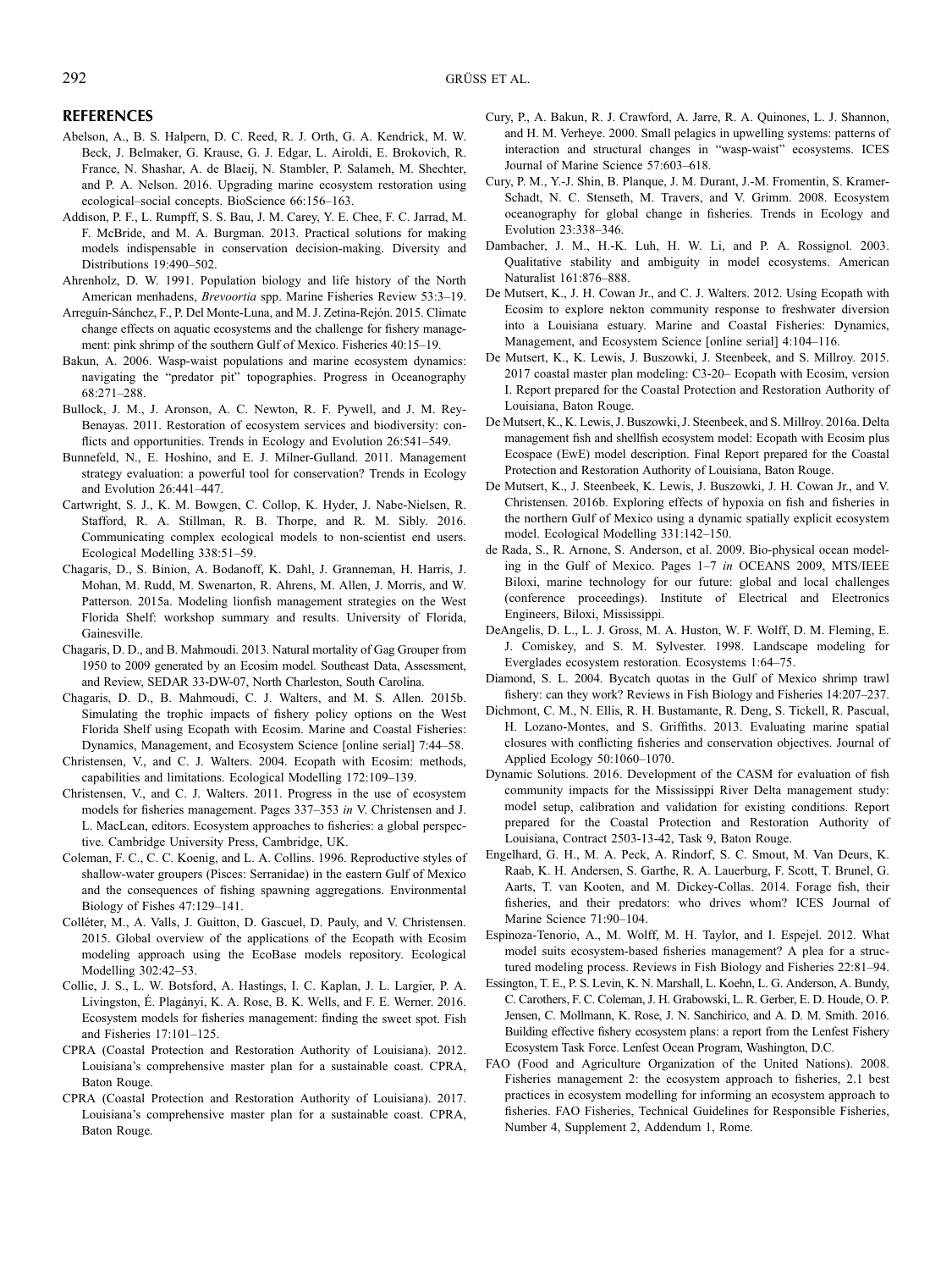- <span id="page-14-29"></span>Fennel, K., R. Hetland, Y. Feng, and S. DiMarco. 2011. A coupled physicalbiological model of the northern Gulf of Mexico shelf: model description, validation and analysis of phytoplankton variability. Biogeosciences 8:1881–1899.
- <span id="page-14-22"></span>Ferson, S., and L. R. Ginzburg. 1996. Different methods are needed to propagate ignorance and variability. Reliability Engineering and System Safety 54:133–144.
- <span id="page-14-26"></span>Field, J. C., R. C. Francis, and K. Aydin. 2006. Top-down modeling and bottom-up dynamics: linking a fisheries-based ecosystem model with climate hypotheses in the Northern California Current. Progress in Oceanography 68:238–270.
- <span id="page-14-2"></span>Fogarty, M. J. 2013. The art of ecosystem-based fishery management. Canadian Journal of Fisheries and Aquatic Sciences 71:479–490.
- <span id="page-14-9"></span>Fulton, E. A. 2010. Approaches to end-to-end ecosystem models. Journal of Marine Systems 81:171–183.
- <span id="page-14-8"></span>Fulton, E. A., J. S. Link, I. C. Kaplan, M. Savina-Rolland, P. Johnson, C. Ainsworth, P. Horne, R. Gorton, R. J. Gamble, A. D. Smith, and D. C. Smith. 2011. Lessons in modelling and management of marine ecosystems: the Atlantis experience. Fish and Fisheries 12:171–188.
- <span id="page-14-16"></span>Fulton, E. A., A. D. Smith, D. C. Smith, and P. Johnson. 2014. An integrated approach is needed for ecosystem based fisheries management: insights from ecosystem-level management strategy evaluation. PLOS (Public Library of Science) ONE [online serial] 9(1):e84242.
- <span id="page-14-7"></span>Fulton, E. A., A. D. M. Smith, and D. C. Smith. 2007. Alternative management strategies for southeast Australian commonwealth fisheries, stage 2: quantitative management strategy evaluation. Commonwealth Scientific and Industrial Research Organization, Hobart, Australia.
- <span id="page-14-5"></span>Gaff, H., D. L. DeAngelis, L. J. Gross, R. Salinas, and M. Shorrosh. 2000. A dynamic landscape model for fish in the Everglades and its application to restoration. Ecological Modelling 127:33–52.
- <span id="page-14-4"></span>GCERTF (Gulf Coast Ecosystem Restoration Task Force). 2011. EPA, Gulf of Mexico regional ecosystem restoration strategy. GCERTF, Washington, D.C.
- <span id="page-14-25"></span>Geers, T. M., E. K. Pikitch, and M. G. Frisk. 2016. An original model of the northern Gulf of Mexico using Ecopath with Ecosim and its implications for the effects of fishing on ecosystem structure and maturity. Deep Sea Research Part II: Topical Studies in Oceanography 129:319–331.
- <span id="page-14-20"></span>Grimm, V., J. Augusiak, A. Focks, B. M. Frank, F. Gabsi, A. S. Johnston, C. Liu, B. T. Martin, M. Meli, V. Radchuk, P. Thorbek, and S. F. Railsback. 2014. Towards better modelling and decision support: documenting model development, testing, and analysis using TRACE. Ecological Modelling 280:129–139.
- <span id="page-14-19"></span>Grimm, V., E. Revilla, U. Berger, F. Jeltsch, W. M. Mooij, S. F. Railsback, H.- H. Thulke, J. Weiner, T. Wiegand, and D. L. DeAngelis. 2005. Patternoriented modeling of agent-based complex systems: lessons from ecology. Science 310:987–991.
- <span id="page-14-32"></span>Grüss, A., E. A. Babcock, S. R. Sagarese, M. Drexler, D. D. Chagaris, C. H. Ainsworth, B. Penta, and T. T. Sutton. 2016a. Improving the spatial allocation of functional group biomasses in spatially-explicit ecosystem models: insights from three Gulf of Mexico models. Bulletin of Marine Science 92:473–496.
- <span id="page-14-17"></span>Grüss, A., W. J. Harford, M. J. Schirripa, L. Velez, S. R. Sagarese, Y.-J. Shin, and P. Verley. 2016b. Management strategy evaluation using the individual-based, multispecies modeling approach OSMOSE. Ecological Modelling 340:86–105.
- <span id="page-14-23"></span>Grüss, A., S. Sagarese, M. J. Schirripa, J. C. Tetzlaff, M. Bryan, J. Walter III, D. Chagaris, A. Gray, M. Karnauskas, C. B. Paris, G. Zapfe, B. Mahmoudi, and C. H. Ainsworth. 2014. Incorporating integrated ecosystem assessment products into stock assessments in the Gulf of Mexico: a first experience with Gag Grouper (Mycteroperca microlepis). International Council for the Exploration of the Sea, ICES C.M. 2014/ 3064 C:08, Copenhagen.
- <span id="page-14-14"></span>Grüss, A., M. J. Schirripa, D. Chagaris, M. Drexler, J. Simons, P. Verley, Y.-J. Shin, M. Karnauskas, R. Oliveros-Ramos, and C. H. Ainsworth. 2015. Evaluation of the trophic structure of the West Florida Shelf in the 2000s using the ecosystem model OSMOSE. Journal of Marine Systems 144:30–47.
- <span id="page-14-11"></span>Grüss, A., M. J. Schirripa, D. Chagaris, L. Velez, Y.-J. Shin, P. Verley, R. Oliveros-Ramos, and C. H. Ainsworth. 2016c. Estimating natural mortality rates and simulating fishing scenarios for Gulf of Mexico Red Grouper (Epinephelus morio) using the ecosystem model OSMOSE-WFS. Journal of Marine Systems 154:264–279.
- <span id="page-14-18"></span>Harford, W. J., and E. A. Babcock. 2016. Aligning monitoring design with fishery decision-making: examples of management strategy evaluation for reef-associated fisheries. Aquatic Living Resources [online serial] 29:205.
- <span id="page-14-3"></span>Heymans, J. J., M. Coll, J. S. Link, S. Mackinson, J. Steenbeek, C. Walters, and V. Christensen. 2016. Best practice in Ecopath with Ecosim food-web models for ecosystem-based management. Ecological Modelling 331:173–184.
- <span id="page-14-21"></span>Higgs, E., D. A. Falk, A. Guerrini, M. Hall, J. Harris, R. J. Hobbs, S. T. Jackson, J. M. Rhemtulla, and W. Throop. 2014. The changing role of history in restoration ecology. Frontiers in Ecology and the Environment 12:499–506.
- <span id="page-14-15"></span>Holland, D. S. 2010. Management strategy evaluation and management procedures: tools for rebuilding and sustaining fisheries. Organization for Economic Cooperation and Development, Food, Agriculture, and Fisheries Working Paper 25, Paris.
- <span id="page-14-6"></span>Hollowed, A. B., J. N. Ianelli, and P. A. Livingston. 2000. Including predation mortality in stock assessments: a case study for Gulf of Alaska Walleye Pollock. ICES Journal of Marine Science 57:279–293.
- <span id="page-14-12"></span>Holsman, K. K., J. Ianelli, K. Aydin, A. E. Punt, and E. A. Moffitt. 2016. A comparison of fisheries biological reference points estimated from temperature-specific multi-species and single-species climate-enhanced stock assessment models. Deep Sea Research Part II: Topical Studies in Oceanography 134:360–378.
- <span id="page-14-27"></span>Houde, E. D. 2008. Emerging from Hjort's shadow. Journal of Northwest Atlantic Fishery Science 41:53–70.
- <span id="page-14-13"></span>Hyder, K., A. G. Rossberg, J. I. Allen, M. C. Austen, R. M. Barciela, H. J. Bannister, P. G. Blackwell, J. L. Blanchard, M. T. Burrows, E. Defriez, T. Dorrington, K. P. Edwards, B. Garcia-Carreras, M. R. Heath, D. J. Hembury, J. J. Heymans, J. Holt, J. E. Houle, S. Jennings, S. Mackinson, S. J. Malcolm, R. McPike, L. Mee, D. K. Mills, C. Montgomery, D. Pearson, J. K. Pinnegar, M. Pollicino, E. E. Popova, L. Rae, S. I. Rogers, D. Speirs, M. A. Spence, R. Thorpe, R. K. Turner, J. van der Molen, A. Yool, and D. M. Paterson. 2015. Making modelling count: increasing the contribution of shelf-seas community and ecosystem models to policy development and management. Marine Policy 61:291–302.
- <span id="page-14-31"></span>IPCC (Intergovernmental Panel on Climate Change). 2014. Climate change 2014: synthesis report. Contribution of Working Groups I, II, and III to the Fifth Assessment Report of the IPCC, Geneva, Switzerland.
- <span id="page-14-28"></span>Johnson, A. F., S. R. Jenkins, J. G. Hiddink, and H. Hinz. 2013. Linking temperate demersal fish species to habitat: scales, patterns and future directions. Fish and Fisheries 14:256–280.
- <span id="page-14-24"></span>Johnston, M., S. Gittings, and J. J. Morris. 2015. NOAA National Marine Sanctuaries Lionfish Response Plan (2015–2018): responding, controlling, and adapting to an active marine invasion. National Oceanic and Atmospheric Administration, Office of National Marine Sanctuaries, Silver Spring, Maryland.
- <span id="page-14-30"></span>Justić, D., and L. Wang. 2014. Assessing temporal and spatial variability of hypoxia over the inner Louisiana–upper Texas shelf: application of an unstructured-grid three-dimensional coupled hydrodynamic-water quality model. Continental Shelf Research 72:163–179.
- <span id="page-14-10"></span>Kaplan, I. C., and K. N. Marshall. 2016. A guinea pig's tale: learning to review end-to-end marine ecosystem models for management applications. ICES Journal of Marine Science 73:1715–1724.
- <span id="page-14-0"></span>Karnauskas, M., M. J. Schirripa, C. R. Kelble, G. S. Cook, and J. K. Craig. 2013. Ecosystem status report for the Gulf of Mexico. NOAA Technical Memorandum NMFS-SEFSC-653.
- <span id="page-14-1"></span>Keith, D. A., J. P. Rodríguez, K. M. Rodríguez-Clark, E. Nicholson, K. Aapala, A. Alonso, M. Asmussen, S. Bachman, A. Basset, E. G. Barrow, J. S. Benson, M. J. Bishop, R. Bonifacio, T. M. Brooks, M. A. Burgman, P. Comer, F. A. Comín, F. Essl, D. Faber-Langendoen, P. G.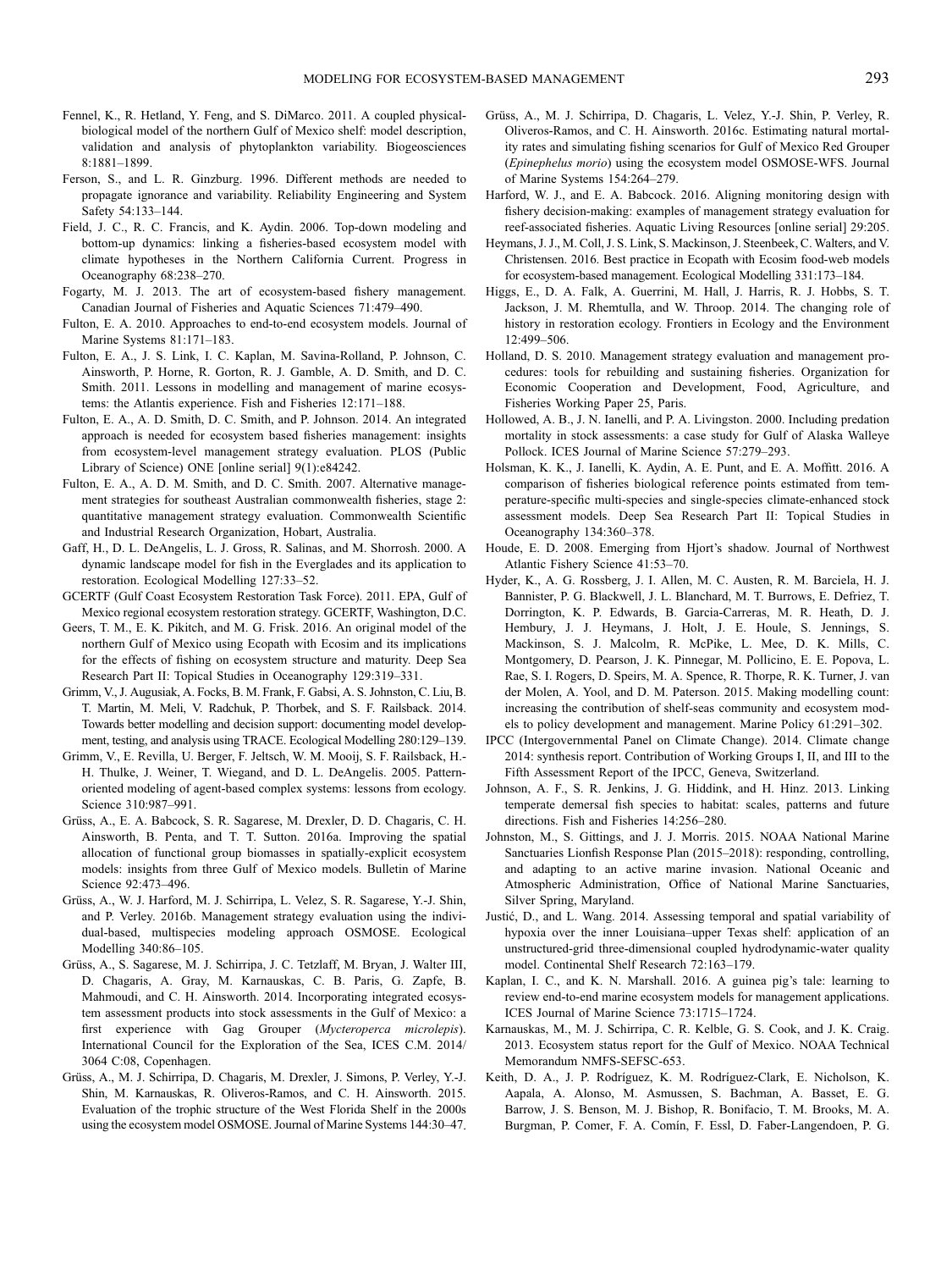Fairweather, R. J. Holdaway, M. Jennings, R. T. Kingsford, R. E. Lester, R. Mac Nally, M. A. McCarthy, J. Moat, M. A. Oliveira-Miranda, P. Pisanu, B. Poulin, T. J. Regan, U. Riecken, M. D. Spalding, and S. Zambrano-Martínez. 2013. Scientific foundations for an IUCN Red List of Ecosystems. PLOS (Public Library of Science) ONE 8(5):e62111.

- <span id="page-15-9"></span>Kelble, C. R., D. K. Loomis, S. Lovelace, W. K. Nuttle, P. B. Ortner, P. Fletcher, G. S. Cook, J. J. Lorenz, and J. N. Boyer. 2013. The EBM-DPSER conceptual model: integrating ecosystem services into the DPSIR framework. PLOS (Public Library of Science) ONE [online seiral] 8(8):e70766.
- <span id="page-15-18"></span>Kettenring, K. M., B. T. Martinez, A. M. Starfield, and W. M. Getz. 2006. Good practices for sharing ecological models. BioScience 56:59–64.
- <span id="page-15-24"></span>Koenig, C. C., and F. C. Coleman. 2012. Species case studies: Gag Grouper. Pages 439–445 in P. L. Colin and Y. Sadovy, editors. Reef fish spawning aggregations: biology, research and management. Springer Science + Business Media, Dordrecht, The Netherlands.
- <span id="page-15-20"></span>Latour, R. J., M. J. Brush, and C. F. Bonzek. 2003. Toward ecosystem-based fisheries management: strategies for multispecies modeling and associated data requirements. Fisheries 28(9):10–22.
- <span id="page-15-32"></span>Le Hénaff, M., and V. H. Kourafalou. 2016. Mississippi waters reaching south Florida reefs under no flood conditions: synthesis of observing and modeling system findings. Ocean Dynamics 66:435–459.
- <span id="page-15-1"></span>Lehuta, S., R. Girardin, S. Mahévas, M. Travers-Trolet, and Y. Vermard. 2016. Reconciling complex system models and fisheries advice: practical examples and leads. Aquatic Living Resources [online serial] 29:208.
- <span id="page-15-16"></span>Leslie, H., L. Sievanen, T. G. Crawford, R. Gruby, H. C. Villanueva-Aznar, and L. M. Campbell. 2015. Learning from ecosystem-based management in practice. Coastal Management 43:471–497.
- <span id="page-15-33"></span>Levin, P. S., M. J. Fogarty, S. A. Murawski, and D. Fluharty. 2009. Integrated ecosystem assessments: developing the scientific basis for ecosystembased management of the ocean. PLOS (Public Library of Science) Biology [online serial] 7(1):e1000014.
- <span id="page-15-11"></span>Lewis, K. A., K. De Mutsert, J. Steenbeek, H. Peele, J. H. Cowan, and J. Buszowski. 2016. Employing ecosystem models and geographic information systems (GIS) to investigate the response of changing marsh edge on historical biomass of estuarine nekton in Barataria Bay, Louisiana, USA. Ecological Modelling 331:129–141.
- <span id="page-15-21"></span>Link, J. S. 2010. Adding rigor to ecological network models by evaluating a set of pre-balance diagnostics: a plea for PREBAL. Ecological Modelling 221:1580–1591.
- <span id="page-15-3"></span>Link, J. S. 2016. NOAA Fisheries ecosystem-based fisheries management road map. National Oceanic and Atmospheric Administration, National Marine Fisheries Service, NMFSI-01-120-01, Washington, D.C.
- <span id="page-15-27"></span>Link, J. S., R. Griffis, and S. Busch. 2015. NOAA Fisheries climate science strategy. NOAA Technical Memorandum NMFS-F/SPO-155.
- <span id="page-15-28"></span>Lovett, H. B., S. B. Snider, K. K. Gore, and R. Munoz. 2016. Gulf of Mexico regional action plan to implement the NOAA Fisheries climate science strategy. NOAA Technical Memorandum NMFS-SEFSC-699.
- <span id="page-15-4"></span>Marshall, K. N., P. S. Levin, T. E. Essington, L. E. Koehn, L. G. Anderson, A. Bundy, C. Carothers, F. Coleman, L. R. Gerber, J. H. Grabowski, E. Houde, O. P. Jensen, C. Möllmann, K. Rose, J. N. Sanchirico, and A. D. M. Smith. In press. Ecosystem-based fisheries management for social-ecological systems: renewing the focus in the United States with next-generation fishery ecosystem plans. Conservation Letters. DOI: [10.1111/conl.12367](http://dx.doi.org/10.1111/conl.12367).
- <span id="page-15-10"></span>Marzloff, M. P., J. M. Dambacher, C. R. Johnson, L. R. Little, and S. D. Frusher. 2011. Exploring alternative states in ecological systems with a qualitative analysis of community feedback. Ecological Modelling 222:2651–2662.
- <span id="page-15-5"></span>McCreedy, C., C. A. Toline, and V. McDonough. 2012. Lionfish response plan: a systematic approach to managing impacts from the lionfish, an invasive species, in units of the National Park System. National Park Service, Natural Resource Report NPS/NRSS/WRD/NRR-2012/497, Fort Collins, Colorado.
- <span id="page-15-31"></span>Mississippi River/Gulf of Mexico Watershed Nutrient Task Force. 2015. EPA, report to Congress. Mississippi River/Gulf of Mexico Watershed Nutrient Task Force, Washington, D.C.
- <span id="page-15-2"></span>NAS (National Academy of Sciences). 2013. An ecosystem services approach to assessing the impacts of the Deepwater Horizon oil spill in the Gulf of Mexico. National Academies Press, Washington, D.C.
- <span id="page-15-6"></span>NAS (National Academy of Sciences). 2016. Effective monitoring to evaluate ecological restoration in the Gulf of Mexico. National Academies Press, Washington, D.C.
- <span id="page-15-23"></span>Nativi, S., P. Mazzetti, and G. N. Geller. 2013. Environmental model access and interoperability: the GEO Model Web initiative. Environmental Modelling and Software 39:214–228.
- <span id="page-15-13"></span>NOAA (National Oceanic and Atmospheric Administration). 2015. NOAA RESTORE Act science program: science plan. NOAA, Stennis, Mississippi.
- <span id="page-15-25"></span>NOAA (National Oceanic and Atmospheric Administration) Fisheries. 2016. Status of stocks 2015: annual report to Congress on the status of U.S. fisheries. NOAA Fisheries, Washington, D.C.
- <span id="page-15-14"></span>NPFMC (North Pacific Fishery Management Council). 2016. Scientific and statistical committee report to the North Pacific Fishery Management Council, December 6–8, 2016. NPFMC, Anchorage, Alaska.
- <span id="page-15-12"></span>NRC (National Research Council). 2014. The Gulf Research Program: a strategic vision. National Academies Press, Washington, D.C.
- <span id="page-15-0"></span>Patrick, W. S., and J. S. Link. 2015. Myths that continue to impede progress in ecosystem-based fisheries management. Fisheries 40:155–160.
- <span id="page-15-8"></span>Pauly, D., V. Christensen, and C. Walters. 2000. Ecopath, Ecosim, and Ecospace as tools for evaluating ecosystem impact of fisheries. ICES Journal of Marine Science 57:697–706.
- <span id="page-15-19"></span>Peck, M. A., C. Arvanitidis, M. Butenschön, D. M. Canu, E. Chatzinikolaou, A. Cucco, P. Domenici, J. A. Fernandes, L. Gasche, K. B. Huebert, M. Hufnagl, M. C. Jones, A. Kempf, F. Keyl, M. Maar, S. Mahévas, P. Marchal, D. Nicolas, J. K. Pinnegar, E. Rivot, S. Rochette, A. F. Sell, M. Sinerchia, C. Solidoro, P. J. Somerfield, L. R. Teal, M. Travers-Trolet, and K. E. van de Wolfshaar. In press. Projecting changes in the distribution and productivity of living marine resources: a critical review of the suite of modelling approaches used in the large European project VECTORS. Estuarine, Coastal, and Shelf Science. DOI: [10.1016/j.](http://dx.doi.org/10.1016/j.ecss.2016.05.019) [ecss.2016.05.019](http://dx.doi.org/10.1016/j.ecss.2016.05.019).
- <span id="page-15-17"></span>Peck, S. L. 2004. Simulation as experiment: a philosophical reassessment for biological modeling. Trends in Ecology and Evolution 19:530–534.
- PFMC (Pacific Fishery Management Council) and NMFS (National Marine Fisheries Service). 2015. Final EIS for Pacific coast groundfish harvest specifications and management measures for 2015–2016 and biennial periods thereafter, and amendment 24 to the Pacific coast groundfish fishery management plan. PFMC, Portland, Oregon.
- <span id="page-15-29"></span>Pikitch, E. K., K. J. Rountos, T. E. Essington, C. Santora, D. Pauly, R. Watson, U. R. Sumaila, P. D. Boersma, I. L. Boyd, D. O. Conover, P. Cury, S. S. Heppell, E. D. Houde, M. Mangel, É. Plagányi, K. Sainsbury, R. S. Steneck, T. M. Geers, N. Gownaris, and S. B. Munch. 2014. The global contribution of forage fish to marine fisheries and ecosystems. Fish and Fisheries 15:43–64.
- <span id="page-15-15"></span>Pitcher, T. J., D. Kalikoski, K. Short, D. Varkey, and G. Pramod. 2009. An evaluation of progress in implementing ecosystem-based management of fisheries in 33 countries. Marine Policy 33:223–232.
- <span id="page-15-30"></span>Pitchford, J. W., A. James, and J. Brindley. 2005. Quantifying the effects of individual and environmental variability in fish recruitment. Fisheries Oceanography 14:156–160.
- <span id="page-15-7"></span>Plagányi, É. E. 2007. Models for an ecosystem approach to fisheries. Food and Agriculture Organization of the United Nations Fisheries Technical Paper 477.
- <span id="page-15-22"></span>Plagányi, É. E., A. E. Punt, R. Hillary, E. B. Morello, O. Thébaud, T. Hutton, R. D. Pillans, J. T. Thorson, E. A. Fulton, A. D. M. Smith, F. Smith, P. Bayliss, M. Haywood, V. Lyne, and P. C. Rothlisberg. 2014. Multispecies fisheries management and conservation: tactical applications using models of intermediate complexity. Fish and Fisheries 15:1–22.
- <span id="page-15-26"></span>Powers, S. P., F. J. Hernandez, R. H. Condon, J. M. Drymon, and C. M. Free. 2013. Novel pathways for injury from offshore oil spills: direct, sublethal and indirect effects of the Deepwater Horizon oil spill on pelagic Sargassum communities. PLOS (Public Library of Science) ONE [online serial] 8(9):e74802.